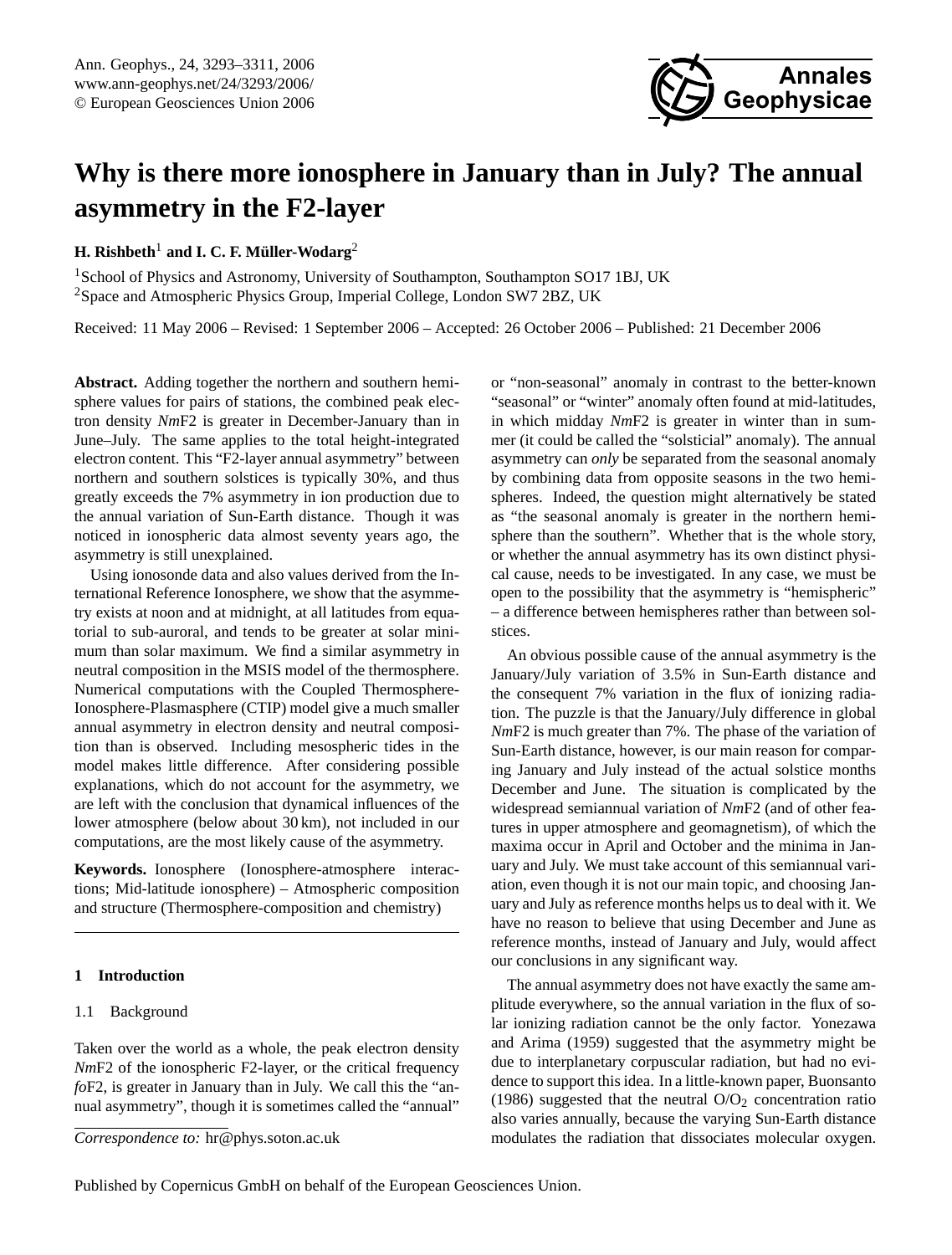His further idea, which he discussed with one of us (HR) not long before his untimely death in 1999 but never published as far as we know, is that the varying  $O/O<sub>2</sub>$  ratio modulates the electron loss coefficient in the F2-layer, thus enhancing the effect of varying Sun-Earth distance. We call this "Buonsanto's hypothesis". Without any such enhancement, and assuming (as generally accepted) that the electron loss rate in the F2-layer is linear in electron density, the annual asymmetry of *Nm*F2 should only be ±3.5% in amplitude, corresponding to the 7% variation of Sun-Earth distance.

In this paper we review previous work, present new data analysis, and use the Coupled Thermosphere-Ionosphere-Plasmasphere (CTIP) Model to investigate the asymmetry. We discuss a variety of possible causes, such as atmospheric tides or waves or other influences from below.

## 1.2 Previous studies of the asymmetry

The annual asymmetry was first reported by Berkner and Wells (1938) and Seaton and Berkner (1939). The former remarked that "variations in one [hemisphere] are not predicted at the other with the hypotheses that are advanced to explain them". The problem was well stated by Tremellen and Cox (1947), whose paper was probably the first comprehensive published account of radio propagation conditions based on the worldwide data amassed in World War II. Then, as now, the F2-layer stood out from the other ionospheric layers because of its complexity. Tremellen and Cox (1947) referred to annual, seasonal and other variations of the F2-layer, and observed that: "A given geographic and geomagnetic latitude defines in general two points in each hemisphere, and it has been assumed that F2 will behave similarly at all four points, with due regard to season for the change from northern to southern hemisphere. If this were so, the number of ionosphere stations required could be cut to one-quarter, but unfortunately it is not exactly so."

Their words refer to the then topical "longitude effect" in F2-layer parameters, it being realized that longitude variations at a given latitude depend on the geomagnetic field, as was discovered by Japanese radio scientists from wartime observations in the Pacific (Bailey, 1948). Subsequently, Yonezawa and Arima (1959) estimated the annual (non-seasonal) component by averaging data from several ionosonde stations in northern mid-latitudes with corresponding data from southern mid-latitudes. Yonezawa (1971) realized the desirability of pairing individual northern and southern stations according to both geographic and magnetic latitude, and gave comprehensive results based on ionosonde data.

Titheridge and Buonsanto (1983) reported the annual, seasonal and semiannual variations of ionospheric total electron content at two north-south pairs of stations, which we discuss in Sect. 2.6. Su et al. (1998) analysed the annual and seasonal variations of electron density at 600 km height, measured at low latitudes in 1981–1982 by an impedance probe aboard the Hinotori satellite, and compared the results with calculations by the Sheffield SUPIM model (Sects. 2.5, 3.1).

#### 1.3 Plan of the paper

Section 2 of this paper describes the annual asymmetry as given by ionosonde data, and by measurements of total electron content, for north-south pairs of stations. We find that choosing suitable pairs is quite difficult, so we should consider other sources of ionospheric data. Topside sounders provide extensive data on *fo*F2 and thus *Nm*F2, which might be useful for future studies. Satellite in-situ measurements at fixed heights are not very useful for studying the behaviour of the F2 peak, though they are useful for the different problem of the annual variation in the plasmasphere (e.g., Richards et al., 2000). The International Reference Ionosphere (IRI, Rawer et al., 1978; Bilitza, 2001 and references therein) is constructed from many data sources and provides a global picture of the ionosphere. As the IRI can be used to estimate *Nm*F2 at any location, whether or not a station exists there, in principle one could get better geographic and geomagnetic matches between northern and southern locations, though the IRI has uncertainties of its own. Section 3 considers evidence for an annual asymmetry in the neutral thermosphere, using both the MSIS model and data from the Atmospheric Explorer satellite.

Section 4 presents computational results for station pairs from the CTIP model used by Zou et al. (2000). We investigate the effects of varying Sun-Earth distance and of tides propagated from below the thermosphere. To evaluate Buonsanto's hypothesis (see Sect. 1.1) on the role of oxygen dissociation in the asymmetry, we need to consider F-layer photochemistry, in particular the neutral  $O/O<sub>2</sub>$  and  $O/N<sub>2</sub>$  concentration ratios, using results from CTIP and the experimentally based MSIS model (Hedin, 1987).

Section 5 discusses the possible effect of waves and tides propagated from lower levels in the atmosphere, which are a possible source of the annual asymmetry, and Sect. 6 asks whether there are annual variations in other ionospheric parameters. Section 7 reviews other conceivable explanations of the F2-layer annual asymmetry. Section 8 discusses and summarizes the position we have reached.

#### **2 Ionospheric data from pairs of stations**

#### 2.1 Methods of analysing the annual asymmetry

There is more than one way of defining the annual asymmetry in *Nm*F2. As explained in the Introduction, we adopt January and July as our reference months. Using pairs of stations, we might compare the January/July ratio in the north with the July/January ratio in the south. We prefer to use the ratio of the amplitude of the annual component to the annual mean, which Yonezawa (1971) calls (a/e) and we call the asymmetry index  $AI$ , because this is the way in which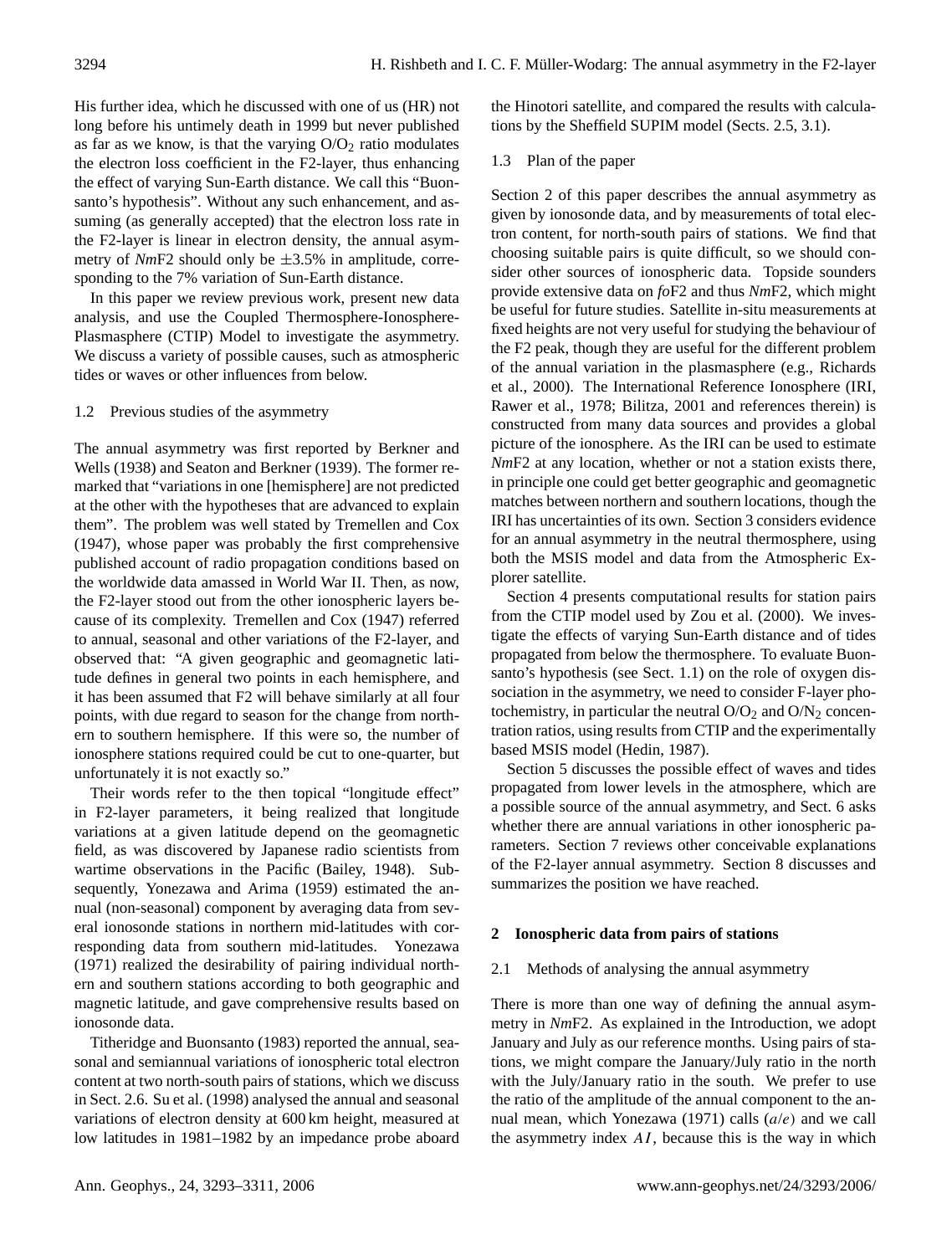the asymmetry is usually discussed in the literature. In the Yonezawa's formulation (his Eq. 1) the phases are such that the semiannual terms vanish in January and July, and the annual term is most positive in January and most negative in July. Yonezawa derived his results by Fourier analysis of the monthly values of *Nm*F2 for northern and southern stations though, as a device to fit the data better, he assumed a semiannual modulation of the annual and seasonal terms, which introduces terannual terms.

Let symbols  $W$ ,  $A$ ,  $S$  and  $M$  respectively denote the amplitudes of the winter/summer, annual and semiannual variations and the annual mean of *Nm*F2, where (N) and (S) in brackets denote North and South:

$$
NmF2(N)Jan = M + A + W - S
$$
 (1a)

$$
NmF2(S)Jan = M + A - W - S
$$
 (1b)

$$
NmF2(N)_{\text{July}} = M - A - W - S \tag{1c}
$$

$$
NmF2(S)July = M - A + W - S
$$
 (1d)

Adding Eq.  $(1a)$  to Eq.  $(1b)$  and Eq.  $(1c)$  to Eq.  $(1d)$ , we have

$$
NmF2(N + S)Jan = 2(M + A - S)
$$
 (2a)

$$
NmF2(N + S)July = 2(M - A - S)
$$
 (2b)

If we ignore S for the moment, we can solve Eqs.  $(2a)$  and (2b) for  $A$  and  $M$ , and define the "annual asymmetry index" AI as

<span id="page-2-0"></span>
$$
AI = (A/M) = \frac{NmF2(N + S)_{Jan} - NmF2(N + S)_{July}}{NmF2(N + S)_{Jan} + Nm F2(N + S)_{July}} \quad (3)
$$

Thus AI is positive if the January/July ratio exceeds 1 and negative if it is less than 1. A January/July ratio of 1.1 corresponds approximately to an asymmetry index  $AI = 0.05$ .

In deriving Eq. [\(3\)](#page-2-0), we ignored the semiannual component S. Being the same in both January and July, this term does not affect the January–July difference in the numerator of Eq.[\(3\)](#page-2-0); but it does affect the denominator and thus affects the resulting value of AI. According to Yonezawa (1971), the semiannual variation is consistently about 20% of the annual mean, so we take  $S/M=0.2$ , and can easily show that this introduces a factor  $(1-(S/M))=0.8$  into the right-hand side of Eq. [\(3\)](#page-2-0). We decided not to make this correction, because of tests in which we derived the asymmetry AI both from Eq. [\(3\)](#page-2-0) and by Fourier analysis of all twelve months' data. We found that, both for the ionosonde data (Sect. 3.2) and for modelling (Sect. 3.3), the two methods agree better if the factor of 0.8 is omitted. The reason may be that Eqs. (2a–b) are oversimplified, and the variation of *Nm*F2 is not well fitted just with annual and semiannual sinusoids. In any case, the discrepancies between observational and computed values of AI are such that a 20% uncertainty is not too important.

Another question to be asked is "Does the annual asymmetry depend more on winter values of *Nm*F2 than on summer values?". The "winter contribution" to the asymmetry index is *NmF*2(N)<sub>Jan</sub>−NmF2(S)<sub>July</sub> and the "summer contribution" is  $NmF2(S)_{Jan}-NmF2(N)_{July}$ . To answer this, we consider in Sect. 2.3 the ratio of these contributions, namely

$$
(W\dot{.}S) =
$$

 $(NmF2(N)<sub>Jan</sub>-NmF2(S)<sub>July</sub>)/(NmF2(S)<sub>Jan</sub>-NmF2(N)<sub>July</sub>)(4)$ 

#### 2.2 Choosing pairs of stations

There are several possible ways of investigating the asymmetry. We might compare hemispheric averages of *Nm*F2, or discrete latitude bands, defined either geographically or geomagnetically. Bearing in mind the words of Tremellen and Cox (1947), quoted earlier, our preferred approach is to define north-south pairs of stations that we match as closely as practicable in both geographic and magnetic latitudes, designated A-Q in Table 1. We give geographic coordinates to the nearest degree, and use the International Geomagnetic Reference Field for epoch 1975 to compute corrected magnetic latitudes at 300 km height, used only to order the pairs in the table.

The original discovery of the annual asymmetry by Seaton and Berkner (1939) used data from two Carnegie ionosondes, Washington DC and Watheroo, Western Australia, which form quite a good pair. The measurements were made in 1935–1937, with mean annual sunspot number 77 which corresponds to decimetric radio flux  $F_{10.7} \approx 130$ . Yonezawa (1971) analysed data spanning a wide range of  $F_{10,7}$  (mean ∼140) from several station pairs. The stations studied by Zou et al. (2000) form three pairs: Slough-Kerguelen, Wallops Island-Hobart and Wakkanai-Port Stanley (referred to as "Zou et al. pairs"), for which we examine monthly mean *NmF2* for *F*<sub>10.7</sub>≈100 (years 1961/1962/1966/1973/1984) and mean  $F_{10,7} \approx 180$  (years 1957–1959/1979–1981/1989– 1990), though not all these years are used for all stations. Later in the paper (Sects. 3.1 and 4.3), we also study four pairs of points, called "1–4", in the Pacific sector where geomagnetic effects should be minimal. In Sect. 2.4 we consider two "equatorial pairs", a "geographic equatorial" pair Singapore-Talara and "magnetic equatorial" pair Kodaikanal-Huancayo. Section 2.5 considers results for two pairs, Stanford-Auckland and Maui-Rarotonga, for which Titheridge and Buonsanto (1983) analysed total electron content data. For some stations, only daytime *Nm*F2 data are useable. All these stations are shown on the map (Fig. 1).

#### 2.3 Asymmetry in *Nm*F2 at pairs of stations

Table 1 shows the asymmetry index  $AI$ , computed as in Eq. [\(3\)](#page-2-0), for the station pairs which are tabulated in descending order of the mean of their absolute magnetic latitudes. The letters "n" and "f" indicate longitude sectors "near to" or "far from" the longitudes of the magnetic poles, which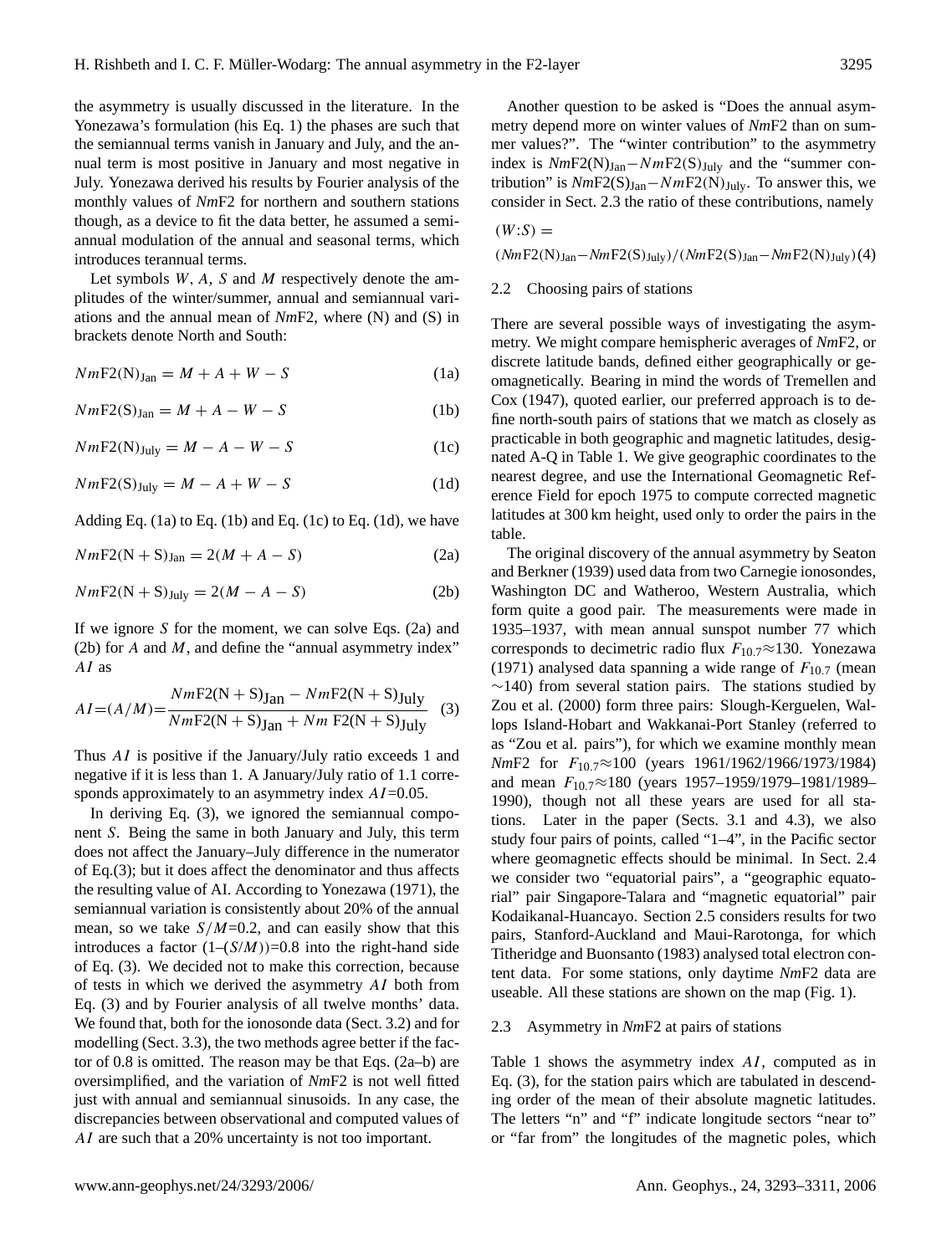| <b>Station pair</b><br>(letters $A - Q$ as Fig. 1) | Geographic<br>Lat, Long.      | Magn Lat.<br>N, S, Mean | $F_{10.7}$ | <b>Noon</b> | Midnight |  |
|----------------------------------------------------|-------------------------------|-------------------------|------------|-------------|----------|--|
| <sup>Y</sup> A Inverness-Campbell Is               | 57N, 4W; 52S, 169E            | 55,60,58 n              | 140        | 0.13        | 0.16     |  |
| <sup>Z</sup> B Slough-Kerguelen                    | 52N, 1W; 49S, 70E             | 49,58,54 n              | 100        | 0.08        | $-0.26$  |  |
|                                                    |                               |                         | 180        | 0.08        | $-0.20$  |  |
| <sup>2</sup> C Wallops -Hobart                     | 38N, 75W; 43S, 147E           | 50,54,52 n              | 100        | 0.18        | 0.14     |  |
|                                                    |                               |                         | 180        | 0.24        | 0.15     |  |
| <sup>Y</sup> D Poitiers-Christchurch               | 47N, 0E; 44S, 173E            | 43,48,46 n              | 140        | 0.15        | 0.15     |  |
| <sup>S</sup> E Washington-Watheroo                 | 38N, 75W; 30S, 116E           | 50,42,46 n              | 130        | 0.15        |          |  |
| <sup>Y</sup> F San Francisco-Canberra              | 37N, 122W; 35S, 149E          | 43,45,44 n              | 140        | 0.18        | 0.21     |  |
| <sup>T</sup> G Stanford-Auckland                   | 36N, 122W; 37S, 175E          | 42,43,42 n              | 150        | 0.22        | 0.22     |  |
| H Eglin-Norfolk Is                                 | 30N, 87W; 29S, 168E           | $42,36,39 \text{ n}$    | 180        | 0.34        | 0.26     |  |
| <sup>2</sup> J Wakkanai-Port Stanley               | 45N, 142E; 52S, 58W           | 38,37,38 f              | 100        | 0.25        | 0.23     |  |
|                                                    |                               |                         | 180        | 0.19        | 0.15     |  |
| <sup>Y</sup> K Grand Bahama-Brisbane               | 27N, 78W; 28S, 153E           | 39,37,38 n              | 140        | 0.19        | 0.20     |  |
| <sup>Y</sup> L Akita-Townsville                    | 40N, 140E; 19S, 147E          | 33,28,30 m              | 140        | 0.31        | 0.25     |  |
| <sup>Y</sup> M Tokyo-Buenos Aires                  | 36N, 140E; 34S, 58W           | $28,20,24$ f            | 140        | 0.27        | 0.24     |  |
| <sup>Y</sup> N Maui-Rarotonga                      | 21N,156W; 21S,160W 21,21,21 m |                         | 150        | 0.36        | 0.25     |  |
| <sup>T</sup> N Honolulu-Rarotonga                  | 21N,156W; 21S,160W 21,21,21 m |                         | 150        | 0.32        | 0.24     |  |
| <sup>E</sup> P Singapore-Talara                    | 1N, 104E; 5S, 81W             | $8, 7, 8$ e             | 140        | 0.09        | 0.14     |  |
| <sup>Y</sup> O Kodaikanal-Huancayo                 | 10N, 78E; 12S, 75W            | 1, 1, 1<br>e e          | 140        | 0.15        | 0.27     |  |

**Table 1.** Annual asymmetry of NmF2 from ionosonde and total content data. Magn. Lat. is absolute values of Corrected Geomagnetic Latitude.

<sup>Y</sup> Results by Yonezawa (1971) (values for Grand Bahama include some data from Cape Canaveral and San Salvador);

 $^S$ data from Seaton and Berkner (1939); <sup>Z</sup> data from stations used by Zou et al. (2000); <sup>E</sup> 2002 data; <sup>T</sup> total electron content data (Titheridge and Buonsanto, 1983; see Sect. 2.5). Corrected Geomagnetic Latitudes are computed at 300 km height for 1975; n=near-pole longitudes, f=far-from-pole longitudes, m=mixed far/near pair, e=equatorial.



**Fig. 1.** Map of station pairs. Letters A-Q denote station pairs (Table 1). The vertical line with points 1-4 marks the 162◦W meridian discussed in Sect. 4.3. The heavy circles denote the north and south magnetic poles as used in the CTIP model, and the magnetic dip equator is shown.

affects F2-layer seasonal behaviour, as can be seen in the maps of Torr and Torr (1973) and has been discussed by Rishbeth (1998) and Zou et al. (2000). Akita-Townsville and Maui-Rarotonga are "mixed near and far" pairs (m), and Huancayo-Kodaikanal and Singapore-Talara are "equatorial pairs" (e), respectively "geomagnetic" and "geographic". The problem of matching north and south stations becomes acute above about 45◦ magnetic latitude. Here, at midday in "near-pole" longitudes, the (north + south) sum of *Nm*F2 is dominated by the large winter values and the summer values hardly matter at all. Table 1 includes two values derived from total electron content data (Sect. 2.5).

The ionosonde values of AI from Table 1, shown by stars, are plotted against mean magnetic latitude in Fig. 2a for noon and Fig. 2b for midnight (Diamonds show CTIP results, discussed later). In general AI decreases with increasing latitude, apart from low latitudes where the behaviour is erratic. There is no clear variation with latitude and no discernible difference between the values for "near-pole" and "far-from-pole" station pairs.  $AI$  is everywhere positive, except for Slough-Kerguelen at midnight, very likely because Kerguelen is then close to the auroral oval and often within it. In cases where two pairs may be considered as roughly equivalent (such as Wallops Island-Hobart and Washington-Watheroo, or else San Francisco-Canberra and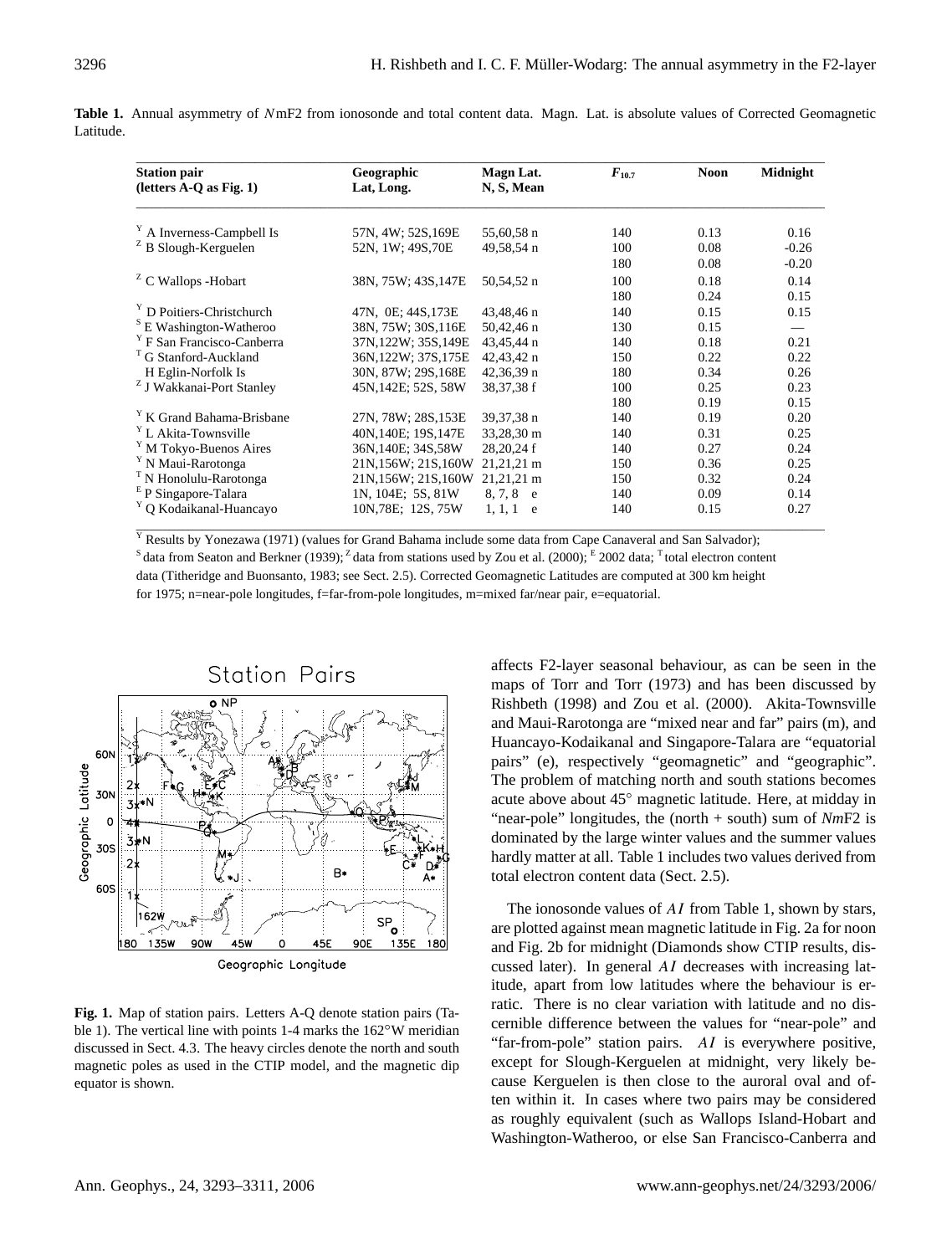

**Fig. 2.** Asymmetry index of *Nm*F2 for station pairs A-Q. Stars show values from ionosonde data, diamonds show CTIP values, computed with varying Sun-Earth distance. Above, noon; below, midnight. See Fig. 1 and Table 1 for station pairs. Midnight ionosonde values are not given for Singapore-Talara and Washington-Watheroo.

Stanford-Auckland), the values of AI are similar but not identical, which shows that the values for  $AI$  depend on pairing, though we cannot claim that the results are highly accurate.

We computed also the winter: summer ratio from Eq.  $(4)$ , and found that usually  $W: S > 1$  by day, especially at solar maximum where W:S may reach 5. This implies that the asymmetry does depend largely on the seasonal (summer/winter) variation, which varies considerably from place to place, being greatest in high mid-latitudes in the "nearpole" North Atlantic and Australasian sectors. However, as shown below in Sect. 2.4, the asymmetry *cannot* be regarded entirely as a north-south imbalance in the summer/winter anomaly, because it exists at equatorial and other low latitudes where the predominant variation of noon *Nm*F2 is semiannual.

Yonezawa (1971) found that AI (in his notation  $a/e$ ) decreases with increasing sunspot number  $R$ , rapidly up to  $R<50$  which roughly corresponds to  $F_{10,7}=100$ , and then more slowly. The data points in his Fig. 3 are averages over latitude zones. Our Fig. 3 displays the solar cycle be-



**Fig. 3.** Variation of the annual asymmetry in peak electron density at noon for four station pairs over two solar cycles, computed from ionosonde data.

**Table 2.** Asymmetry index in ionosonde NmF2 for Singapore-Talara (near geographic equator) and Kodaikanal-Huancayo (near geomagnetic equator).

| <b>Stations</b>             | Least   | Median  | Greatest |
|-----------------------------|---------|---------|----------|
| Singapore-Talara (noon)     | 0.08    | 0.09    | 0.14     |
| Singapore                   | $-0.15$ | $-0.11$ | $-0.07$  |
| Talara only                 | 0.28    | 0.31    | 0.38     |
| Singapore-Talara (midnight) | 0.08    | 0.14    | 0.35     |
| Singapore only              | $-0.01$ | 0.12    | 0.36     |
| Talara only                 | 0.03    | 0.17    | 0.38     |
| Kodaikanal-Huancayo (noon)  | 0.06    | 0.15    | 0.28     |
| Kodaikanal only             | $-0.06$ | 0.10    | 0.22.    |
| Huancayo only               | 0.15    | 0.21    | 0.25     |

haviour in more detail, showing noon AI for four representative pairs, computed from January and July monthly means of *Nm*F2 over nearly two solar cycles. Each January point is computed from that January's data, and from the mean of the preceding and following July. Likewise, each July point is computed from that July's data, and from the mean of the preceding and following January. This smoothes out the erratic values of AI that would otherwise be obtained when solar activity changes markedly in six months, as happens particularly at the start of solar cycles in 1977/1978 and 1987/1988. Figure 4 is similar, but is based on values of *Nm*F2 taken from the International Reference Ionosphere, IRI-2000. However, because of the limitations of IRI, we should probably put more trust in the actual ionosonde data.

In Fig. 3, AI appears on the whole to be greater at solar maximum than at solar minimum, contrary to Yonezawa's findings, though, as it applies to only some of the particular cases listed in Table 2, we do not regard this as a firm conclusion. AI is greatest at lower mid-latitudes around  $30^\circ$ ,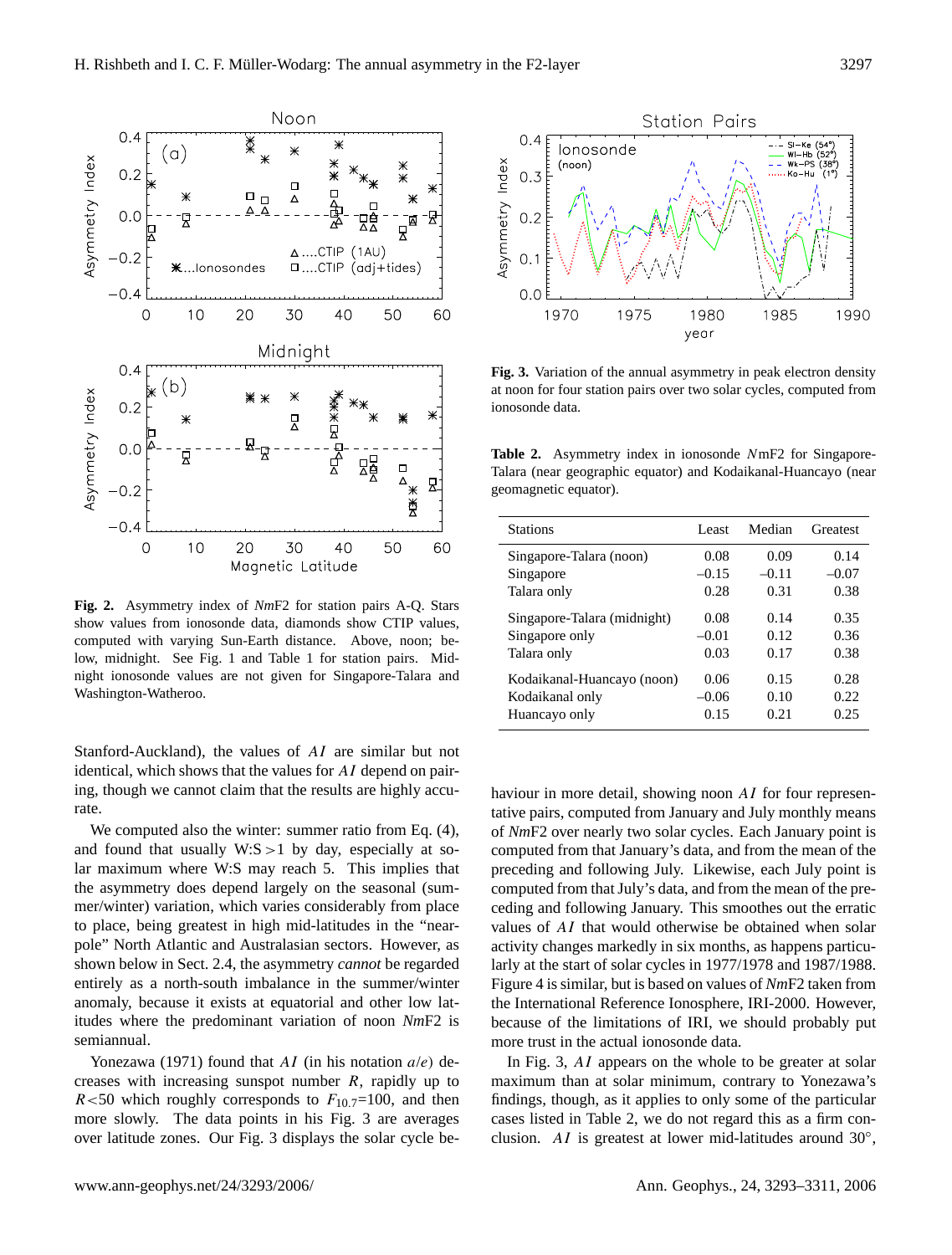

**Fig. 4.** Variation of the annual asymmetry in peak electron density at noon for four station pairs over two solar cycles, computed from the International Reference Ionosphere.

decreasing towards higher and lower latitudes. Except for the pair Slough-Kerguelen, for which AI sometimes drops to zero, AI is always positive and sometimes as large as 0.3, corresponding to a January/July ratio of 1.8 in (north + south) *Nm*F2. The results from IRI (Fig. 4) show little coherence and do not agree well with the ionosonde results (which may say more about the IRI than about the ionosphere!).

We conclude from all these results that (i) the January/July asymmetry is real; (ii) it occurs both at noon and at midnight; (iii) it cannot reasonably be regarded as an accident of how stations are paired; (iv) it is much greater than the value 0.035 expected from the variation of Sun-Earth distance alone, and (v) on average it is greater at solar maximum than solar minimum. We have not looked for any effect of geomagnetic activity on AI, which could only be established by a much more extensive analysis and would be difficult to separate from a solar cycle variation.

#### 2.4 Equatorial stations

Low latitudes provide an interesting test of the characteristics of the annual asymmetry, because winter/summer variations are weak or absent (though the semiannual variation is strong). Both magnetic and geographic equators are of possible interest. For the former, we have Yonezawa's pair Kodaikanal-Huancayo; for the latter, we use the pair Singapore-Talara; both pairs embrace Asian and American sectors. The available data sequences of *Nm*F2 are 1957– 1965 for Singapore-Talara and 1969–1986 for Kodaikanal-Huancayo, though the midnight data are limited, especially at the magnetic equator where the night F2-layer is highly structured and the critical frequency may not be welldetermined.

In the special case of the equator, one can in principle determine an "annual asymmetry" with data from one station only. Accordingly, for each pair we have computed AI for the Asian station alone; for the American station alone; and for both together (which of course is necessary for nonequatorial stations). Table 2 shows the least, median and greatest values of  $AI$ , to illustrate the considerable year-toyear scatter. We see that the American stations contribute more than the Asian stations to the combined  $AI$ ; indeed, the mean daytime AI for Singapore alone is negative.

These results suggest that in equatorial latitudes the annual asymmetry is quite strong in the American sector, but weak and possibly even reversed in the Asian sector. There is no very consistent pattern as to when the greatest and least values of AI occur, but generally speaking, the greatest values of AI tend to occur near solar minimum, the smallest near solar maximum. The results for paired stations are more consistent than those for single stations, which may contain a seasonal effect.

Electron densities in the low-latitude topside ionosphere, measured at 600 km height by the Hinotori satellite (inclination 31◦ ), were analysed by Su et al. (1998). They found a very large annual asymmetry of around 100% by day and 30% at night. Using the Sheffield University Plasmasphere Ionosphere Model (SUPIM), they suggest that annual changes in the transequatorial neutral winds are largely responsible, together with changes of neutral composition. We discuss that in Sect. 3.1.

## 2.5 Results for total electron content

Does the annual asymmetry in *Nm*F2 exist also in TEC (the total electron content in a vertical column through the ionosphere)? Titheridge and Buonsanto (1983) measured TEC using beacon satellites, at four stations that form two good pairs, Stanford-Auckland and Honolulu-Rarotonga, in years around the low solar maximum of 1969/1970 (mean  $F_{10.7} \approx 150$ , and related their findings to changes in neutral composition. The results from these pairs are shown in Table 1 marked with small superscript "T", and are consistent with equivalent ionosonde values. Note that Maui and Honolulu are so close together that both are designated "N" in the table. In pairs "F" and "G", the northern sites are close together, but the southern ones are far apart in longitude, though equivalent in geographic and magnetic latitude.

Titheridge and Buonsanto (1983) gave their results in terms of the mean, annual and semiannual Fourier components for day (10:00–16:00 LT) and night (22:00–02:00 LT). From these, we derived the annual asymmetry for each pair in two ways; first, by taking the annual/mean ratio from the sum of the Fourier terms for the north and south station (the results being shown in Table 1), and also by evaluating the January and July values from the Fourier series and applying Eq. [\(3\)](#page-2-0), with very similar results. For comparison, Table 2 shows also the asymmetry index for *Nm*F2 of ionosonde pairs Akita-Townsville (roughly comparable with Stanford-Auckland) and Maui-Rarotonga (very nearly the same as Honolulu-Rarotonga), which agree quite well with those for TEC. The widespread existence of the annual asymmetry in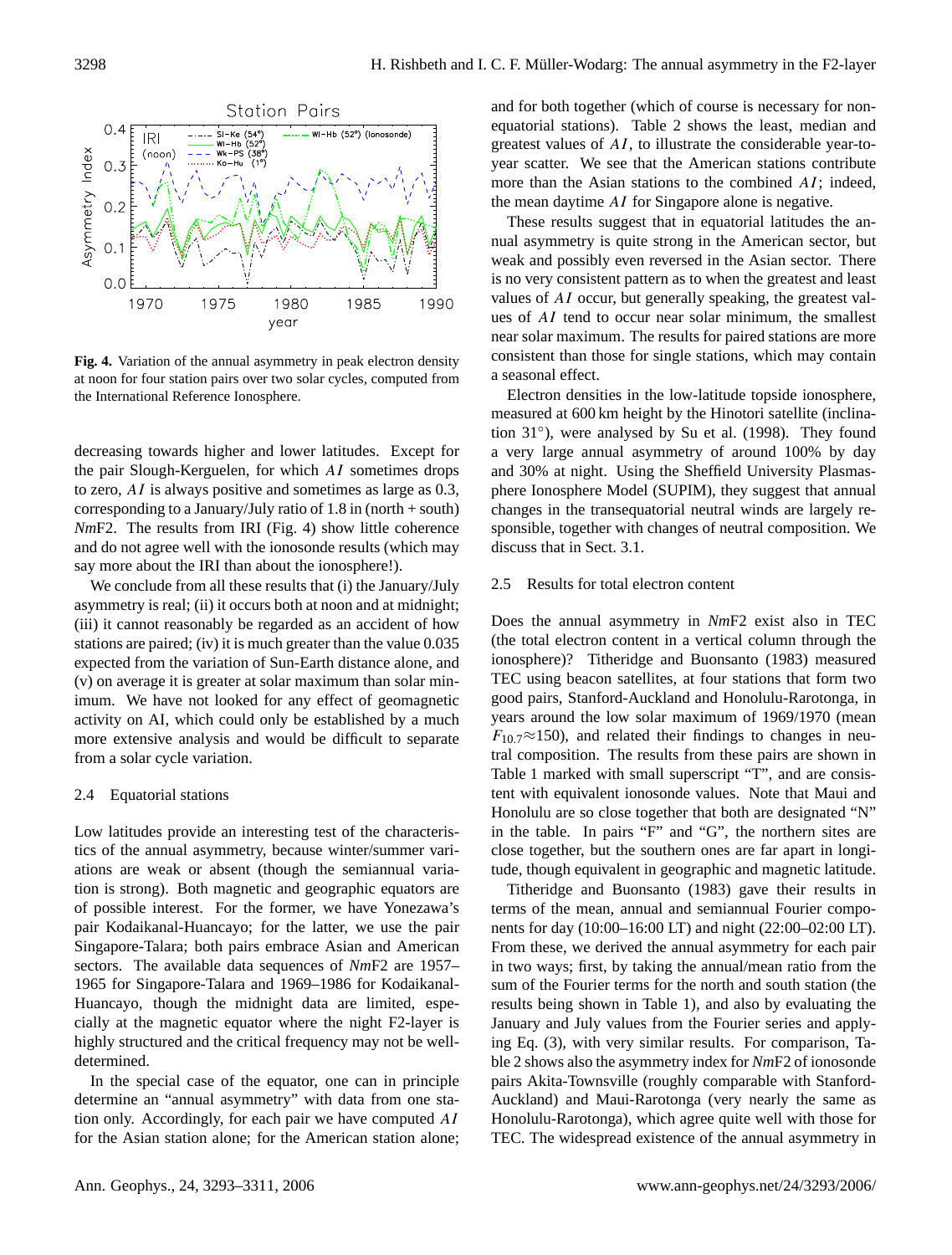**Table 3.** Annual asymmetry for pairs of points at 162W, at magnetic latitudes 60, 40, 20 and 0. CTIP values include varying Sun Earth distance. Neutral composition is computed at a fixed pressure-level. For further details see text. The only ionosonde comparison is with Maui/Rarotonga near pair 3, namely 0.36 for noon, 0.25 for midnight. Orbit effect is the difference (actual Sun-Earth distance – 1 AU). Tide effect is the difference (With tides) – (Without tides).

| <b>Noon</b>  | IRI  | <b>CTIP</b> | <b>CTIP</b> | <b>CTIP</b>      | <b>CTIP</b>      | <b>MSIS</b>      |
|--------------|------|-------------|-------------|------------------|------------------|------------------|
|              | NmF2 | NmF2        | $O/N_2$     | O/O <sub>2</sub> | $\boldsymbol{P}$ | $\boldsymbol{P}$ |
| 1(60)        | 0.22 | 0.13        | $-0.02$     | 0.01             | 9.5              | 10.2             |
| 2(40)        | 0.12 | 0.01        | $-0.05$     | $-0.06$          | $0.0\,$          | 9.3              |
| 3(20)        | 0.24 | 0.13        | 0.04        | 0.07             | 0.3              | 7.6              |
| 4(0)         | 0.09 | $-0.04$     | 0.02        | 0.04             | $-0.2$           | 3.5              |
| Average      | 0.17 | 0.06        | 0.00        | 0.01             | 2.4              | 7.6              |
| Orbit effect |      | 0.04        | 0.00        | 0.01             | 0.3              |                  |
| Tide effect  |      | 0.00        | 0.01        | $-0.01$          | 0.1              |                  |
| Midnight     |      |             |             |                  |                  |                  |
| 1(60)        | 0.14 | $-0.03$     | $-0.16$     | $-0.16$          | 0.8              | 10.4             |
| 2(40)        | 0.15 | 0.02        | $-0.16$     | $-0.21$          | $-0.4$           | 9.2              |
| 3(20)        | 0.28 | 0.07        | 0.10        | 0.14             | 0.2              | 7.2              |
| 4(0)         | 0.05 | $-0.23$     | 0.65        | 0.77             | $-0.5$           | 3.2              |
| Average      | 0.16 | $-0.04$     | 0.10        | 0.13             | 0.0              | 7.5              |
| Orbit effect |      | 0.03        | $-0.01$     | 0.00             | 0.4              |                  |
| Tide effect  |      | $-0.00$     | 0.01        | 0.02             | 0.0              |                  |

TEC has been confirmed by a new study of global data by Mendillo et al. (2005), with AI averaging 0.15 over latitudes 0 ◦–65◦ . We conclude that the annual asymmetry in *Nm*F2 is *not* simply due to vertical redistribution of ionization.

#### **3 Neutral thermosphere**

#### 3.1 The MSIS model

Since it is widely accepted that F2-layer electron density is closely related to the ambient neutral  $O/N<sub>2</sub>$  ratio, we now discuss the experimental data on that ratio, both from the global empirical MSIS model of the neutral thermosphere and from the AE-C dataset, which was among the sources used to construct MSIS. We consider computational results on the  $O/N<sub>2</sub>$ ratio and *Nm*F2 in Sect. 4.

The MSIS-86 (mass spectrometer/incoherent scatter) model (Hedin, 1987) is constructed from a variety of experimental data, obtained from instruments aboard rocket and satellites and indirectly from measurements of the ionized gas by ground-based incoherent scatter radars. Being based on actual data, MSIS naturally includes any effect of Sun-Earth distance. A great deal of averaging and smoothing, which would affect results at particular places, is used in constructing MSIS from the experimental data. This tends to smooth out latitude variations and features such as the peaks

of O/N<sub>2</sub> ratio at high winter latitudes ( $60^{\circ}$ –75°) that are seen in unsmoothed data and simulations of the CTIP model. The ratios (in particular  $O/O<sub>2</sub>$ ) are subject to the serious difficulties of measuring this ratio by satellite-borne instruments.

The  $O/N_2$  ratio is very height-dependent, so we examine a parameter related to composition that has the great advantage of being height-independent *provided* the atmosphere is diffusively separated, with each major constituent having its own scale height, as is accepted to be the case at F2-layer heights. This is the P-parameter (Rishbeth and Müller-Wodarg, 1999) given by

$$
P = 28 \ln \left[ \text{O} \right] - 16 \ln \left[ \text{N}_2 \right] + 12 \ln T \tag{5}
$$

where square brackets indicate gas concentration and  $T$  is temperature.  $P$  is especially useful for analyzing satellite data. Roughly speaking, an increase of 1 unit in  $P$  corresponds to an increase of about 5.5% in  $O/N<sub>2</sub>$  ratio. As P is logarithmic, Eq. [\(3\)](#page-2-0) cannot be used to define a meaningful asymmetry. Instead, we specify the annual asymmetry in composition for a station pair by differences instead of ratios, thus:

$$
AI(P) =
$$

 $(P(\text{North}) + P(\text{South}))_{\text{Jan}} - (P(\text{North}) + P(\text{South}))_{\text{July}}(6)$ 

The annual asymmetry in  $P$ , as given by MSIS, is mostly due to composition rather than temperature. The small annual variation in exospheric temperature, about  $\pm 10$  K or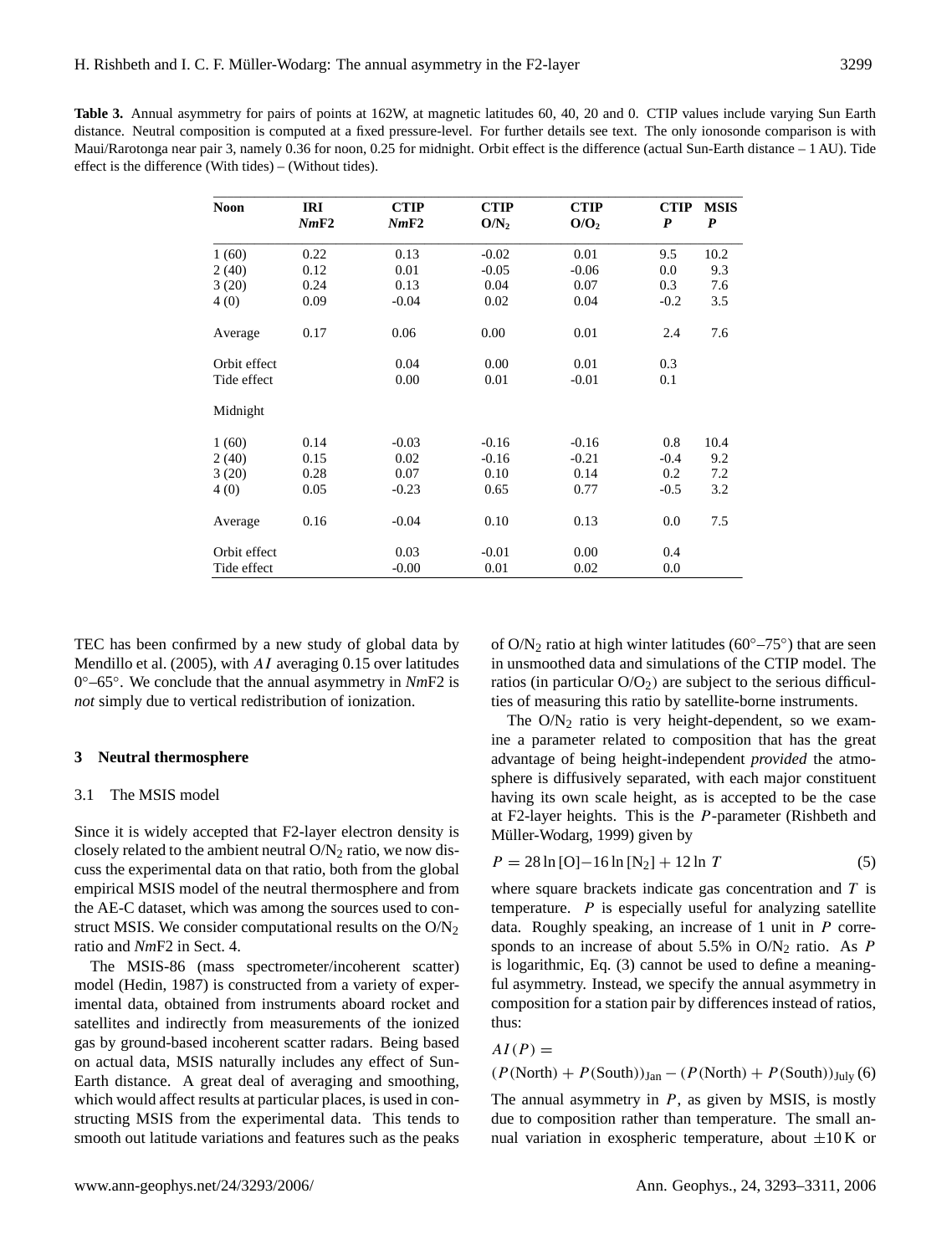| <b>Table 4.</b> Noon annual asymmetry at pairs of stations for moderate solar activity ( $F_{10} \sim 140$ ). Ionosonde values are taken from Table 1 (and |
|------------------------------------------------------------------------------------------------------------------------------------------------------------|
| are averaged for the three pairs for which Table 1 values are at 100 and 180). CTIP values include varying Sun Earth distance. Neutral                     |
| composition is computed at a fixed pressure-level. Orbit effect and tide effect as in Table 3. See text for further details.                               |

| Noon                     | Magn<br>Lat | I'sonde<br>NmF2 | <b>CTIP</b><br>NmF2<br>No tide | <b>CTIP</b><br>NmF2<br>Tide | <b>CTIP</b><br>$O/N_2$<br>No tide | <b>CTIP</b><br>O/2<br>No tide | <b>CTIP</b><br>$\boldsymbol{p}$<br>No tide | <b>MSIS</b><br>$\boldsymbol{P}$ |
|--------------------------|-------------|-----------------|--------------------------------|-----------------------------|-----------------------------------|-------------------------------|--------------------------------------------|---------------------------------|
| A Inverness-Campbell Is  | 58          | 0.13            | 0.04                           | 0.00                        | 0.06                              | 0.08                          | 4.1                                        |                                 |
| B Slough-Kerguelen       | 54          | 0.08            | 0.01                           | $-0.02$                     | $-0.07$                           | $-0.10$                       | $-5.4$                                     | $-0.6$                          |
|                          |             |                 |                                |                             |                                   |                               |                                            |                                 |
| C Wallops Is-Hobart      | 52          | 0.21            | $-0.06$                        | $-0.07$                     | $-0.23$                           | $-0.30$                       | $-11.0$                                    | 6.5                             |
| D Poitiers-Christchurch  | 46          | 0.15            | $-0.01$                        | $-0.01$                     | $-0.04$                           | $-0.04$                       | 0.6                                        |                                 |
| E Washington-Watheroo    | 46          | 0.15            | 0.04                           | 0.05                        | 0.01                              | 0.03                          | 2.7                                        |                                 |
| F San Francisco-Canberra | 44          | 0.18            | $-0.01$                        | $-0.01$                     | $-0.01$                           | $-0.00$                       | 0.8                                        |                                 |
| H Eglin-Norfolk Is       | 39          | 0.34            | 0.02                           | 0.03                        | $-0.01$                           | $-0.00$                       | 0.9                                        |                                 |
| J Wakkanai-Pt Stanley    | 38          | 0.21            | 0.11                           | 0.02                        | 0.12                              | 0.17                          | 9.9                                        | 5.0                             |
| K Grand Bahama-Brisbane  | 38          | 0.19            | 0.00                           | 0.01                        | $-0.05$                           | $-0.05$                       | 1.6                                        |                                 |
| L Akita-Townsville       | 30          | 0.31            | 0.13                           | 0.14                        | 0.18                              | 0.25                          | 15.4                                       |                                 |
| M Tokyo-Buenos Aires     | 24          | 0.27            | 0.08                           | 0.07                        | 0.03                              | 0.04                          | 3.9                                        |                                 |
| N Maui-Rarotonga         | 21          | 0.36            | 0.08                           | 0.09                        | 0.07                              | 0.10                          | 2.4                                        | 9.6                             |
| P Singapore-Talara       | 8           | 0.09            | $-0.00$                        | $-0.01$                     | $-0.17$                           | $-0.21$                       | $-1.9$                                     | 4.8                             |
| Q Kodaikanal-Huancayo    | 1           | 0.15            | $-0.07$                        | $-0.06$                     | 0.04                              | 0.07                          | $-1.0$                                     | 5.6                             |
| Average                  |             | 0.20            | 0.026                          | 0.016                       | $-0.01$                           | 0.00                          | 1.4                                        |                                 |
| Orbit effect             |             |                 | 0.046                          |                             | 0.00                              | 0.01                          | 0.3                                        |                                 |
| Tide effect              |             |                 | $-0.010$                       |                             | 0.00                              | 0.00                          | 0.3                                        |                                 |

 $\pm 0.8\%$  with maximum in January, contributes  $\lt 1$  unit to  $AI(P)$  which is too small to matter. This applies also to the AE-C data (Sect. 3.2).

The last column of Table 3 gives  $AI(P)$  from MSIS for four pairs of points,  $1-4$ , along the  $162°W$  meridian (see Sect. 4.3), while the last columns of Tables 4 and 5 give  $AI(P)$  for six station pairs covering a wide range of latitude. Comparing the values of  $AI(P)$  with AI of the observed *Nm*F2 (as computed from the IRI data in Table 3 and the ionosonde data in Tables 4 and 5), we find that the asymmetry of *Nm*F2 usually goes with an asymmetry in P that is of the right order to account for the asymmetry in *Nm*F2 (Slough-Kerguelen is an exception, but may well be influenced by Kerguelen's sub-auroral location, where the MSIS model may not be reliable). In every case, except Wakkanai-Port Stanley, MSIS gives an algebraically greater asymmetry than CTIP, though the tabulated asymmetries in  $P$  and  $O/N<sub>2</sub>$ ratio do not correspond very closely. This may be because P is very nearly height-independent, while the  $O/N<sub>2</sub>$  ratio is derived on a fixed pressure-level near the F2 peak and (being so rapidly height-varying) can differ appreciably from the  $O/N_2$  ratio actually at the peak. For that reason, the seasonal composition differences at 600 km height, derived by Su et al. (1998) from the SUPIM computational model, do not reliably represent the composition at the F2-peak.

# 3.2 AE-C evidence for an annual variation in composition

The AE-C data were obtained from the Neutral Atmosphere Temperature Experiment, NATE (Spencer et al., 1973) at altitudes between 200 km and 450 km, acquired during 1975- 1978 when the monthly mean solar 10.7 cm flux was in the range 70–100 units. This dataset was used by Rishbeth et al. (2004) to investigate seasonal variations. The data were taken at all local times, but mostly daytime (09:00– 15:00 LT), though the variation of composition does not appear to vary much with local time.

We computed P for quiet magnetic conditions  $(K_p \leq 3)$ , and also for disturbed conditions  $(K_p>3)$  for which the AE-C data are rather sparse. For the station pairs given in Table 4,  $AI(P)$  as given by Eq. (6) was positive for 8 stations, with average value 5±6, for  $K_p \leq 3$ ; for  $K_p > 3$  it was positive for all 11 stations, with average 8±6. These averages respectively correspond to about 27% and 44% in  $O/N<sub>2</sub>$  ratio, with no discernible trend with latitude. Despite the rather large scatter between stations, this is experimental evidence that the annual asymmetry does exist in neutral composition, and is roughly sufficient to account for the annual asymmetry in *Nm*F2. This supports the conclusions drawn from MSIS in Sect. 3.1.

The AE-C results for north-south pairs of points along the 162◦W meridian, however, are rather different. For these,  $AI(P)$  given by Eq. (6) is positive at latitudes 40–67°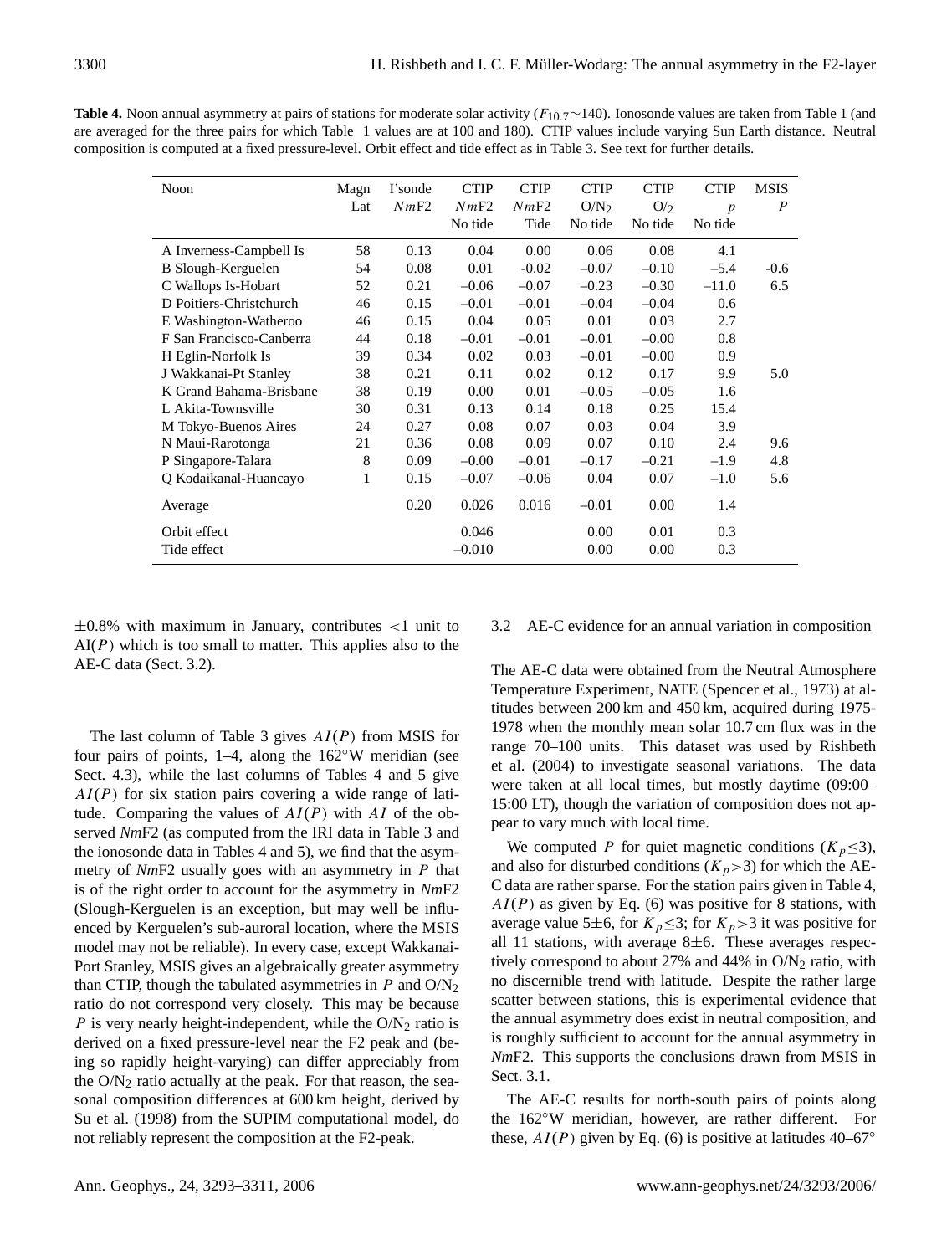| <b>Table 5.</b> Midnight annual asymmetry at pairs of stations for moderate solar activity $(F_{107} \sim 140)$ . Ionosonde values are taken from Table 1 |  |
|-----------------------------------------------------------------------------------------------------------------------------------------------------------|--|
| (and are averaged for the three pairs for which Table 1 values are at 100 and 180). CTIP values include varying Sun Earth distance. Neutral               |  |
| composition is computed at a fixed pressure-level. Orbit effect and tide effect as in Table 3. See text for further details.                              |  |

| Noon                                      | Magn<br>Lat | I'sonde<br>NmF2 | <b>CTIP</b><br>NmF2<br>No tide | <b>CTIP</b><br>NmF2<br>Tide | <b>CTIP</b><br>O/N <sub>2</sub><br>No tide | <b>CTIP</b><br>O/2<br>No tide | <b>CTIP</b><br>$\boldsymbol{p}$<br>No tide | <b>MSIS</b><br>$\boldsymbol{P}$ |
|-------------------------------------------|-------------|-----------------|--------------------------------|-----------------------------|--------------------------------------------|-------------------------------|--------------------------------------------|---------------------------------|
| A Inverness-Campbell Is                   | 58          | 0.16            | 0.15                           | $-0.16$                     | 0.16                                       | 0.23                          | 3.5                                        |                                 |
| B Slough-Kerguelen<br>C Wallops Is-Hobart | 54<br>52    | $-0.23$<br>0.14 | 0.27<br>0.11                   | $-0.28$<br>$-0.11$          | 0.08<br>0.18                               | 0.14<br>0.21                  | 4.1<br>10.9                                | $-0.1$<br>6.4                   |
| D Poitiers-Christchurch                   | 46          | 0.15            | $-0.10$                        | $-0.10$                     | 0.00                                       | 0.05                          | 1.5                                        |                                 |
| E Washington-Watheroo                     | 46          |                 | $-0.06$                        | $-0.04$                     |                                            |                               |                                            |                                 |
| F San Francisco-Canberra                  | 44          | 0.21            | $-0.08$                        | $-0.07$                     | $-0.02$                                    | $-0.01$                       | 0.5                                        |                                 |
| H Eglin-Norfolk Is                        | 39          | 0.26            | $-0.01$                        | 0.01                        | $-0.04$                                    | $-0.05$                       | 1.0                                        |                                 |
| J Wakkanai-Pt Stanley                     | 38          | 0.19            | 0.09                           | 0.10                        | 0.12                                       | 0.15                          | 9.2                                        | 4.9                             |
| K Grand Bahama-Brisbane                   | 38          | 0.20            | $-0.08$                        | $-0.06$                     | $-0.08$                                    | $-0.10$                       | $-1.4$                                     |                                 |
| L Akita-Townsville                        | 30          | 0.25            | 0.13                           | 0.15                        | 0.22                                       | 0.30                          | 14.6                                       |                                 |
| M Tokyo-Buenos Aires                      | 24          | 0.24            | $-0.01$                        | $-0.01$                     | 0.14                                       | 0.19                          | 3.5                                        |                                 |
| N Maui-Rarotonga                          | 21          | 0.25            | 0.03                           | 0.03                        | 0.14                                       | 0.120                         | 2.5                                        | 9.7                             |
| P Singapore-Talara                        | 8           | 0.14            | $-0.02$                        | $-0.03$                     | $-0.11$                                    | $-0.13$                       | $-2.0$                                     | 4.8                             |
| Q Kodaikanal-Huancayo                     | 1           | 0.27            | 0.06                           | 0.07                        | 0.05                                       | 0.08                          | $-1.2$                                     | 4.1                             |
| Average                                   |             | 0.17            | $-0.042$                       | $-0.036$                    | 0.02                                       | 0.05                          | 1.1                                        |                                 |
| Orbit effect                              |             |                 | 0.030                          |                             | $-0.02$                                    | $-0.01$                       | 0.3                                        |                                 |
| Tide effect                               |             |                 | 0.006                          |                             | 0.02                                       | 0.03                          | 0.3                                        |                                 |

but negative at lower latitudes. Furthermore, Mendillo et al. (2005), using global data from only two days in July 2002 and January 2003, found that the  $O/N<sub>2</sub>$  ratio derived from the GUVI experiment on the TIMED satellite (Christensen et al., 2003), shows a smaller asymmetry of 0.06, while the NRL MSIS thermospheric model has an even smaller asymmetry of 0.03. We cannot expect complete consistency from every sample of data. It is interesting that in Figs. 5c, d, CTIP follows MSIS fairly well in  $O/N_2$  ratio for latitudes below 30 $\degree$ but poorly at higher latitudes.

## **4 Computational results**

#### 4.1 The CTIP model and simulations

We use the Coupled Thermosphere-Ionosphere-Plasmasphere (CTIP) model described by Fuller-Rowell et al. (1996) and Millward et al. (1996), much as used by Zou et al. (2000) but with improved vertical resolution of  $\frac{1}{2}$  scale height, instead of one scale height as previously. The finer vertical resolution allows us to resolve tidal oscillations far better than before. There are now 31 pressure-levels, starting from the base of the thermosphere at height  $h=80 \text{ km}$ at which the atmospheric pressure is  $p_0=1.04$  Pa. In most runs we included the annual variation of Sun-Earth distance, which Zou et al. (2000) neglected. The program computes the parameters of the neutral air and ionized plasma with a

1-min time step on a latitude/longitude grid ( $2° \times 18°$ ). The photochemistry does not include nitric oxide chemistry or the effects of vibrationally excited species. Some runs include tidal forcing at the lower boundary to account for dynamical coupling to the lower and middle atmosphere.

We assume a moderate level of solar activity,  $F_{10.7}=100$ (or  $F_{10.7}$ =180 in some runs) and fairly quiet magnetic conditions, *Ap*=9. Runs were made for the dates 4 January (Earth's perihelion) and 4 July (Earth's aphelion), in both cases for fixed Sun-Earth distance (1 astronomical unit, AU) and varying Sun-Earth distance (0.983 AU for January, 1.017 AU for July). As the CTIP routines assume that the solar radiation fluxes are proportional to  $F_{10.7}$ , we take the ionizing EUV and X-radiations to be proportional to  $F_{10,7}$ , which can only be a rough guide but has no real effect on our conclusions. We allow for the inverse-square dependence of incident flux on Sun-Earth distance by setting  $F_{10,7}$  as 103.4 in January and 96.7 in July. At noon, the model is not far from steady state.

At low latitudes our version of CTIP does not compute the dynamo electric fields self-consistently, but uses the empirical field model by Richmond et al. (1980). We would not expect the fields to make much difference (except perhaps during magnetic storms or at night in the equatorial zone), either to *Nm*F2 or to neutral composition. Indeed, previous computations with CTIP (Rishbeth and Müller-Wodarg, 1999) show no sign of any such equatorial effect. At high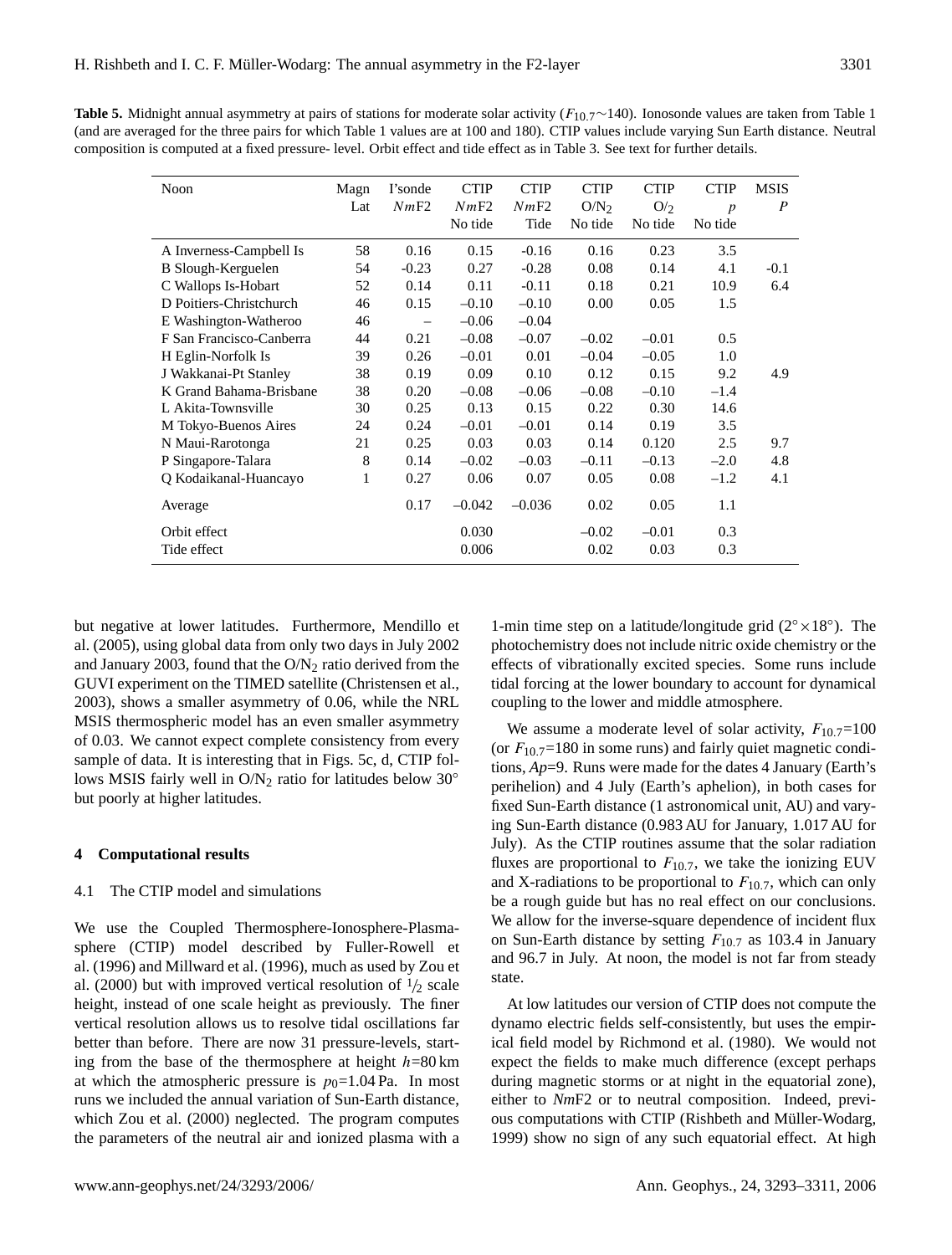

**Fig. 5.** Latitude variations at longitude162◦W Above: Asymmetry index of *Nm*F2 at noon and midnight. Dotted curves, CTIP, no mesospheric tides, Sun-Earth distance fixed at 1 AU. Solid curves: CTIP including mesospheric tides, adjusted for Sun-Earth distance. Below: Asymmetry index of neutral O/N<sub>2</sub> ratio at noon and midnight. Dotted curves, CTIP, no mesospheric tides, with Sun-Earth distance fixed at 1 AU. Solid curves: CTIP adjusted for Sun-Earth distance, including mesospheric tides. Dashed curves: Mass Spectrometer Incoherent Scatter Model (MSIS). In all CTIP cases, the values for "no tide", adjusted Sun-Earth distance' (not shown) are about 0.03 higher than the 1 AU values.

latitudes we assume the convection field parameterized by Foster et al. (1986) and the auroral precipitation pattern from NOAA/TIROS satellites parameterized by Fuller-Rowell and Evans (1987).

In addition to the solar and magnetospheric forcing of the thermosphere/ionosphere system in CTIP, in some runs we include at the lower boundary the effects of tides propagating upward from the lower and middle atmosphere. As described by Müller-Wodarg et al. (2001), the global diurnal and semidiurnal tides are implemented as perturbations of the height of the lower boundary pressure level and the horizontal winds and temperatures at that level. We assume westward propagating solar tides only and express their latitudinal structure using Hough functions, in accordance with the standard theory described by Chapman and Lindzen (1970). The external input to CTIP are the amplitudes and phases for the Hough modes, the diurnal (1,1) mode and semidiurnal  $(2,2)$ ,  $(2,3)$ ,  $(2,4)$  and  $(2,5)$  modes, which describe a global profile of tidal oscillations at the bottom boundary level. Since we use propagating Hough modes only, tidal amplitudes in our simulations decrease towards the poles. The real atmosphere also includes considerable tidal waves at high latitudes which are described by vertically non-propagating Hough modes, but we ignore those in our study. The effects of including tides are discussed further in Sect. 5.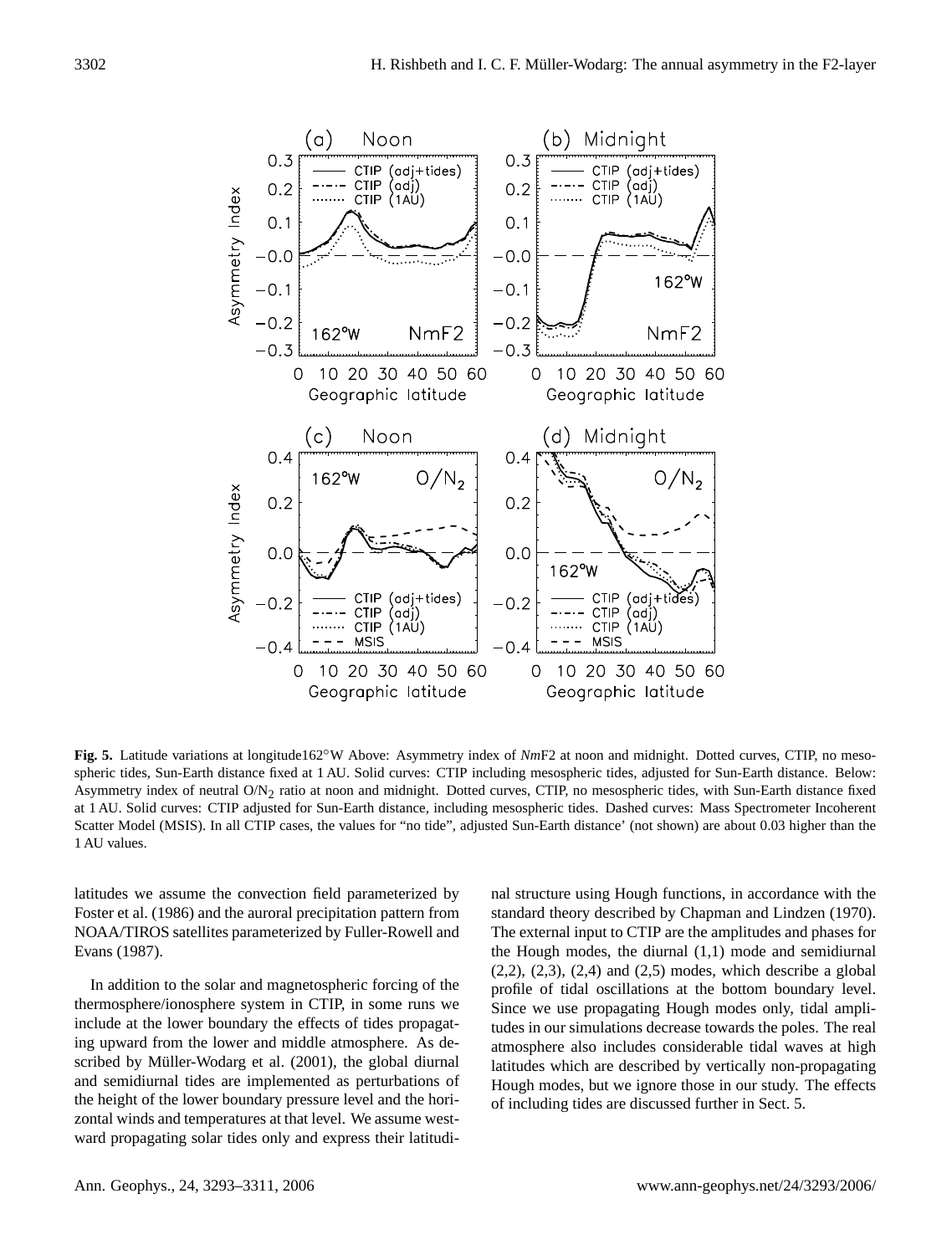4.2 Orbit effect: the influence of varying Sun-Earth distance on CTIP results

The annual variation of Sun-Earth distance is the most obvious first cause of the annual asymmetry. We computed how much the orbital variation increases  $AI$ , both at noon and at midnight, for four pairs of points on the 162◦W meridian (see Sect. 4.3) and for the station pairs listed in Table 1. The results are shown as "Orbit effect" in Tables 3–5 and, as it varies so little between pairs, we just show the averages at the foot of each column.

On average the "orbit effect" contributes about 0.03 to the asymmetry of *Nm*F2, just as expected. In neutral composition the orbit effect is small and patchy (usually positive), but it is always greater for the  $O/O<sub>2</sub>$  than for the  $O/N<sub>2</sub>$  ratio. We return to this last point in Sect. 4.5.

4.3 CTIP results for *Nm*F2 and composition on the 162◦W meridian

We now study the annual asymmetry, computed as in Eq.  $(3)$ , along the 162◦W meridian in the Pacific sector. This is one of the 18◦ longitude steps in the CTIP model, and is near the longitude where the geographic and magnetic equators cross so the geographic and magnetic latitudes are nearly equal. This meridian is remote from both North and South magnetic poles and about as far from auroral effects as it is possible to get, so geomagnetic effects should be minimized.

For comparison, we take *Nm*F2 from the International Reference Ionosphere 2000 (IRI) (Bilitza, 2001). The only ionosonde pairs anywhere near this longitude are Maui and Rarotonga. To use the IRI, we found two January and two July quiet days in 1968 with similar conditions, computed AI for the four pairings of these days (which varied little among themselves), and averaged these values.

Table 3 shows the CTIP and IRI values of AI for three north-south pairs of points  $(1-3)$  and for a single point  $(4)$ for the special case of the magnetic equator at 2◦S. Pair 1 may be influenced by auroral effects, which may not be well modelled by CTIP or IRI. Values of AI for Pair 3 are similar to those for Maui-Rarotonga (Sect. 4.4), which in global terms are not far away. As an experiment, we tried using north-south pairs symmetric about the geographic equator, instead of pairs in magnetic latitude. In general the geographically symmetric pairs have slightly larger values of  $AI$ , by about 0.03, than the magnetically symmetrical pairs, just as expected if the F2-layer structure is magnetically controlled. Table 3 also shows that the asymmetry in P-parameter (Eq. 6), derived from MSIS, is much stronger than in the CTIP results.

Panels (a, b) of Fig. 5 show the latitude variation of AI at longitude 162◦W, for noon and midnight *Nm*F2, for three cases of CTIP: fixed Sun-Earth distance and no imposed tides (dotted line), varying Sun-Earth distance without imposed tides (dashed-dotted line) and varying Sun-Earth distance

with imposed semidiurnal tides (solid lines; see description in Sect. 5).

Panels (c, d) of Fig. 5 show how the asymmetry in the  $O/N<sub>2</sub>$  ratio varies with latitude. Again, the orbit effect is seen to be small (and again the effect of tides is too small to be shown). Below  $15-20^\circ$  the asymmetry in O/N<sub>2</sub> ratio (similar for MSIS and for CTIP) varies quite sharply with latitude, and differently at noon and at midnight.

#### 4.4 CTIP results for pairs of stations

Tables 4–5 show the asymmetries from CTIP computations for the pairs of points listed in Table 1. The station coordinates and ionosonde values of *Nm*F2 are as in Table 1 (values for the Zou et al. pairs, Slough-Kerguelen, Wallops Island-Hobart and Wakkanai-Port Stanley are averages of  $F_{10,7}=100$ and 180), and CTIP and MSIS values assume  $F_{10,7}=100$ . The AI for  $O/N_2$  and  $O/O_2$  composition ratios are computed as in Eq. [\(3\)](#page-2-0), at a fixed pressure-level near the daytime F2 peak. The average tide effect and orbit effect, at the foot of the appropriate columns, have been explained in Sects. 4.1 and 4.2.

The overall impression from Tables 4 and 5 is that, both at noon and midnight, the asymmetry given by CTIP is numerically smaller than in the ionosonde data. This is the heart of the puzzle! Much the same applies to the asymmetry in P given by CTIP, compared to that given by MSIS, in every case except Wakkanai-Port Stanley. Although asymmetry in ionosonde *Nm*F2 usually goes with asymmetry in MSIS P, the asymmetries in CTIP *Nm*F2 and P seem only loosely related, though we think the link is real.

As found in the ionosonde data (Sect. 2.3), at latitudes above about 45◦ the annual asymmetry in CTIP *Nm*F2 is closely connected to the seasonal (summer/winter) variation, which varies considerably from place to place. We made experiments in which one station of a pair was changed, and found that the re-computed AI depends on whether the stations involved are in or out of a zone of large winter *Nm*F2. This may explain why the Wallops Island-Hobart pair stands out in the CTIP simulations.

According to CTIP, the globally averaged  $O/O<sub>2</sub>$  ratio increases from July to January by about 18% for varying Sun-Earth distance, but only 11% for fixed Sun-Earth distance. For the  $O/N<sub>2</sub>$  ratio the corresponding figures are 10% and 7%.

4.5 The F2-layer loss coefficient and Buonsanto's hypothesis

Buonsanto's hypothesis about  $O_2$  dissociation involves F-layer photochemistry. In the standard theory of the daytime F2 peak, photoionization (rate  $q$ ), which depends mainly on the atomic oxygen concentration [O], approximately balances photochemical loss. The loss coefficient  $\beta$ depends on the molecular nitrogen and oxygen concentrations,  $[N_2]$  and  $[O_2]$ . Neglecting transport processes (which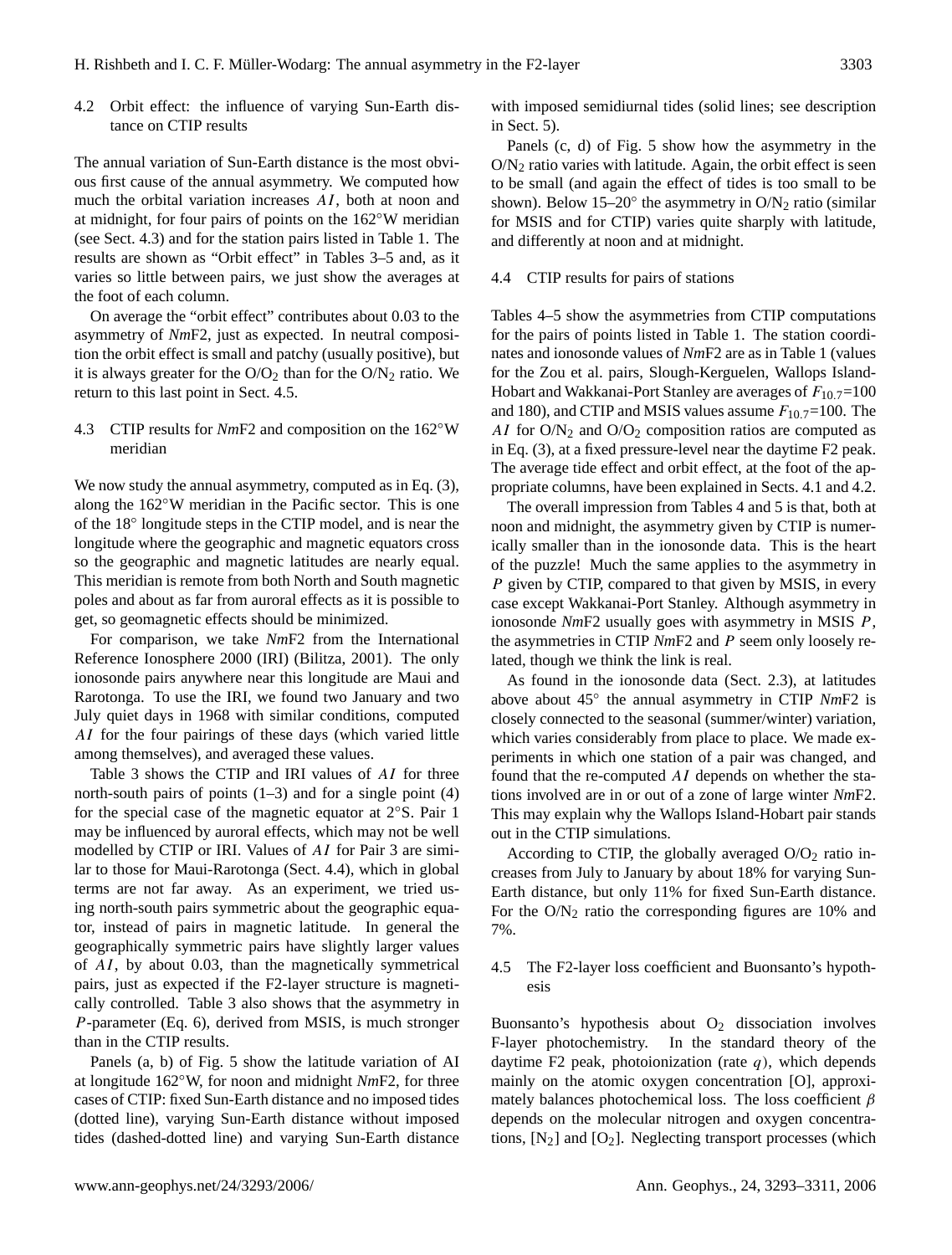only become really dominant at heights above the F2 peak, though they control where the peak forms), the peak electron density is approximately given by the steady-state formula

$$
NmF2 \approx q/\beta \approx I_{\infty}[O]/(k'[O_2] + k''[N_2])
$$
\n(7)

where  $k'$ ,  $k''$  are the relevant rate coefficients and the ionization rate  $I_{\infty}$  is proportional to the flux of solar ionizing radiation and a weighted mean of ionization cross-sections for the neutral constituents. Although  $N_2$  is more abundant than  $O_2$  by a factor of 10–20, the rate coefficients are such that k' exceeds  $k''$  by a similar factor (except when the  $N_2$  is vibrationally excited and  $k''$  is enhanced, which is not generally thought to be the case in quiet geomagnetic conditions at mid-latitudes). Thus both the  $O_2$  and  $N_2$  terms are likely to be important in Eq. (7) and, as solar radiation dissociates  $O_2$  much more strongly than  $N_2$ , variations of Sun-Earth distance affects the  $O/O_2$  ratio more than the  $O/N_2$  ratio (though the latter is affected by the change in O concentration caused by dissociation of  $O_2$ ). We therefore wish to see how much the summer/winter change of atomic/molecular ratio is modified by the extra change in  $O_2$  dissociation due to changing Sun-Earth distance.

In almost every case we computed with CTIP (Tables 3–5), we found the annual asymmetry is indeed greater in  $O/O<sub>2</sub>$  than in  $O/N<sub>2</sub>$ , but only by about 0.02 on average (and about the same is found in MSIS). This difference is much too small to affect the conclusion that CTIP does not reproduce the observed asymmetries. So can we explain the annual asymmetry of *Nm*F2 in terms of the O/O<sup>2</sup> ratio, as suggested by Buonsanto?

Our answer is "no, but it helps". With the exceptions of the pairs Inverness-Campbell Island and Slough-Kerguelen (of which the southern stations are sub-auroral) and Akita-Townsville, the asymmetry even in the  $O/O<sub>2</sub>$  ratio is too small to correspond to the ionosonde observations.

Buonsanto's hypothesis would work best if the  $O<sub>2</sub>$  loss process dominates. So, as a further and probably decisive test, we did a computing experiment by supposing that  $k'$  is so much greater than  $k''$  that only the  $O_2$  loss process matters. To that end, we ran CTIP with the  $N_2$  loss process disabled, while doubling the rate coefficient  $k'$  of the  $O_2$  loss process to keep the mean electron density roughly the same, in order that other factors in CTIP that depend on the ionization, such as thermal processes, would be more-or-less unchanged. We did the calculations for a fixed pressure-level near the midlatitude F2 peak, rather than at the peak, but that should make little difference to the conclusions.

We found that our hypothetical assumption of "loss via  $O_2$  only" increases the asymmetry  $AI$  only by about 0.01, as compared to that with  $O_2$  and  $N_2$  loss processes together. This increase is barely noticeable, so we have to abandon Buonsanto's hypothesis, ingenious as it is, as an explanation of the F2-layer annual asymmetry. As a further detail, our computing experiment made little change to *Nm*F2, which implies that the  $N_2$  and  $O_2$  loss processes are of similar importance at the F2 peak.

## **5 Thermospheric mixing by waves**

In the following we investigate the question of F-region coupling to the neutral atmosphere via composition changes and thereby investigate how far the observed January/July asymmetry in *Nm*F2 could be generated by the neutral atmosphere. In order for the F2-layer January/July asymmetry to be linked to processes in the neutral atmosphere, the asymmetry would need to be present also in the thermosphere, in particular the  $O/N_2$  or  $O/O_2$  ratios, both of which correlate with the electron densities. In Sect. 3.1 we showed that a January/July asymmetry could indeed be found in neutral composition from the MSIS model. In the following we investigate what processes can cause this asymmetry in the neutral gases. In Sect. 4 we showed that the CTIP model does not generate the observed January/July asymmetry either in the ionosphere or thermosphere. In the simulation discussed there we ignored coupling to lower regions in the atmosphere, so now we focus on the question of whether coupling to the regions below the thermosphere could be responsible for the neutral gas asymmetry found in MSIS.

#### 5.1 Tides and composition

Tides are global oscillations in the atmosphere which are generated either thermally ("solar tides") or gravitationally ("lunar tides", plus a minor solar component) and propagate horizontally and vertically in the atmosphere. Solar tides are generated through absorption of solar radiation, primarily by water in the troposphere or ozone in the stratosphere, whereas lunar tides are a result of the Moon's gravitational pull on the atmosphere. In general, solar tides are dominant over lunar tides.

As tides or other waves propagate upward in the atmosphere, their amplitudes grow with height roughly as the inverse square root of the mass density. When amplitudes reach critical values, they cause convection and turbulence and other damping processes that become important and limit the further amplitude growth. At that point, some of the wave energy and momentum is deposited in the background atmosphere, affecting temperatures and winds. Thus momentum and energy originating in the lower atmosphere is transported to higher regions in the atmosphere by tides or other waves.

In the thermosphere, the main wave damping processes are viscosity and vertical thermal conduction. While many of the higher frequency waves dissipate or break in the middle atmosphere, global scale waves such as tides and planetary waves are commonly found in the lower thermosphere. Typically, planetary waves and the diurnal tide dissipate below 100 km altitude, while the semidiurnal tides can reach 200 km. Tides can have periods of up to a day or fractions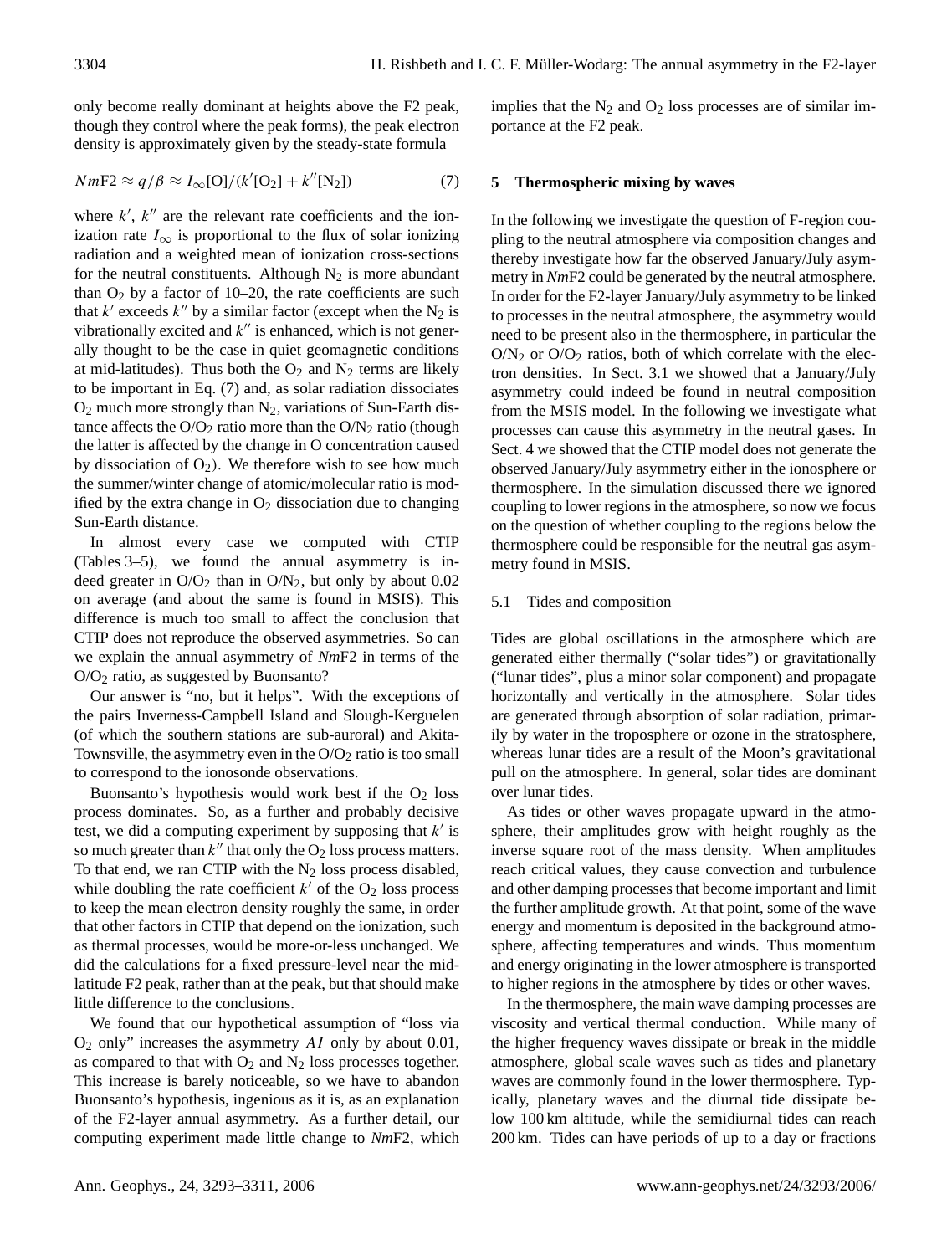thereof, the most prominent ones found in the lower thermosphere having periods of 24 h, 12 h and 8 h. Up to around 120 km, tides dominate the daily variability of thermospheric temperatures and winds.

Solar and lunar tides are also observed in the ionosphere, where they produce drift motions of the plasma. However, away from the special circumstances of the geomagnetic equatorial zone, these tidal drifts do not directly produce marked effects on *Nm*F2. In the non-auroral ionosphere, *Nm*F2 is largely controlled by photochemistry and, as shown in Eq. (7), is linked to the neutral  $O/O<sub>2</sub>$  and  $O/N<sub>2</sub>$  ratios. It is through this link that tides may have their strongest effect on *Nm*F2, as explored in the following.

Akmaev and Shved (1980) first suggested an influence of the upward propagating diurnal tide on atomic oxygen densities in the thermosphere. The mechanism they proposed is associated with the fact that vertical displacement of atomic oxygen by the diurnal tide in the lower thermosphere enhances the effective three-body recombination rate, reducing the atomic oxygen densities and creating a more molecular atmosphere. Similar results were obtained by Forbes et al. (1993) and Fesen (1997), using the TIME-GCM model. Their results show that both the diurnal and semidiurnal solar tides reduce the abundances of atomic constituents in the thermosphere through the same process as originally proposed by Akmaev and Shved (1980). In addition, these calculations predict a decrease of electron densities in the F-region by up to 20% caused by diurnal and semidiurnal propagating tides originating from below the thermosphere. Fuller-Rowell (1998) proposed an alternative process, by which the seasonal inter-hemispheric flow leads to stronger mixing of the thermosphere at the solstices compared with equinoxes, leading to more effective diffusive separation of constituents at equinox and thus a less molecular atmosphere. This was proposed as a mechanism to explain semiannual variations in neutral densities, which also affect the ionosphere.

What these studies have shown is (a) how dynamics can affect neutral composition in the thermosphere through the effect of mixing either by waves or by large scale interhemispheric circulation and (b) that this potentially affects ionospheric plasma densities through changes in the recombination rates for ions. What none of these studies have shown is whether these processes could explain the ionospheric January/July asymmetry, and it is this question we attempt to explore in the following.

#### 5.2 Model runs

In order to investigate the effects of tides on the January/July asymmetry, we ran CTIP for several cases which included tidal forcing at the lower boundary, implemented in the way described in Sect. 4.1, using the diurnal (1,1) Hough mode and semidiurnal  $(2,2)$ ,  $(2,3)$ ,  $(2,4)$  and  $(2,5)$  modes. We ran two cases of tidal forcing. Case 1 was run for 4 January and 4 July, assuming different tidal amplitudes, namely: January: (1,1) 100 m/12.0 h; (2,2) 355 m/3.8 h; (2,3) 84 m/13.3 h; (2,4) 76 m/5.4 h; (2,5) 118 m/4.4 h and July: (1,1) 200 m/12.0 h; (2,2) 266 m/4.0 h; (2,3) 56 m/3.1 h; (2,4) 52 m/10.1 h; (2,5) 87 m/10.7 h. On average, therefore, we reduced the semidiurnal amplitudes by a factor of 1.4 in July in Case 1, while doubling the diurnal amplitude. This is consistent with the climatology by Forbes and Vial (1989), although we enhanced the overall strength of tidal forcing in our model to strengthen the potential effect. Case 2 was run for 4 January and 4 July as well as for the March and September equinoxes, assuming for all months tidal amplitudes and phases of (1,1) 100 m/12.0 h; (2,2) 400 m/3.8 h; (2,3) 300 m/3.8 h; (2,4) 200 m/5.4 h; (2,5) 100 m/4.4 h. All tidal runs for January and July include the variation of Sun-Earth distance as described in Sect. 4.1 and differ from those simulations only with respect to tidal forcing.

#### 5.3 Tidal effects on *Nm*F2 computed from CTIP

Tables 3–5 summarize the results of our simulations with Case 1 tidal forcing, which indicate that tides have a small effect only on the strength of the January/July asymmetry both in neutral composition and *Nm*F2. Since our tidal amplitudes, based on the climatology by Forbes and Vial (1989), are assumed to differ between January and July by only a factor of 1.4, we furthermore calculated the annual asymmetry indices for a tidal January and non-tidal July simulation (and vice versa), thus maximizing the difference in lower boundary forcing, but found very similar results irrespective of the tidal forcing. While we find a general difference between *Nm*F2 with and without tidal forcing, in agreement with results by Forbes et al. (1993) and Fesen (1997), we are unable to enhance the January/July asymmetry with the tides. We find the tidal effect on composition to be in the same sense at all local times, which implies that the tidal effect is "rectified" with a time constant greater than 24 h. We may conclude that the tides have a "stirring-up" effect on thermospheric composition, which acts to increase the molecular/atomic ratio in the thermosphere and decrease electron densities, smoothing out local time variations, as expected since thermospheric composition takes about 20 days to settle (Rishbeth et al., 2000a). This tends to confirm that the effects on *Nm*F2 are *not* due directly to the oscillatory drifts in the F2-layer plasma, which have little net effect on the electron density at mid-latitudes.

The weak influence of tides in our simulations at first appears to contradict the findings by Forbes et al. (1993) so, to verify the consistency of CTIP with the TIGCM Model which they used, we carried out simulations for identical seasonal and tidal conditions as they. We found the same decrease in F-region electron density and  $O/N<sub>2</sub>$  ratio as they did, confirming that CTIP reproduces correctly the underlying physical processes and thereby validating our model. Since the January/July asymmetry assumes solstice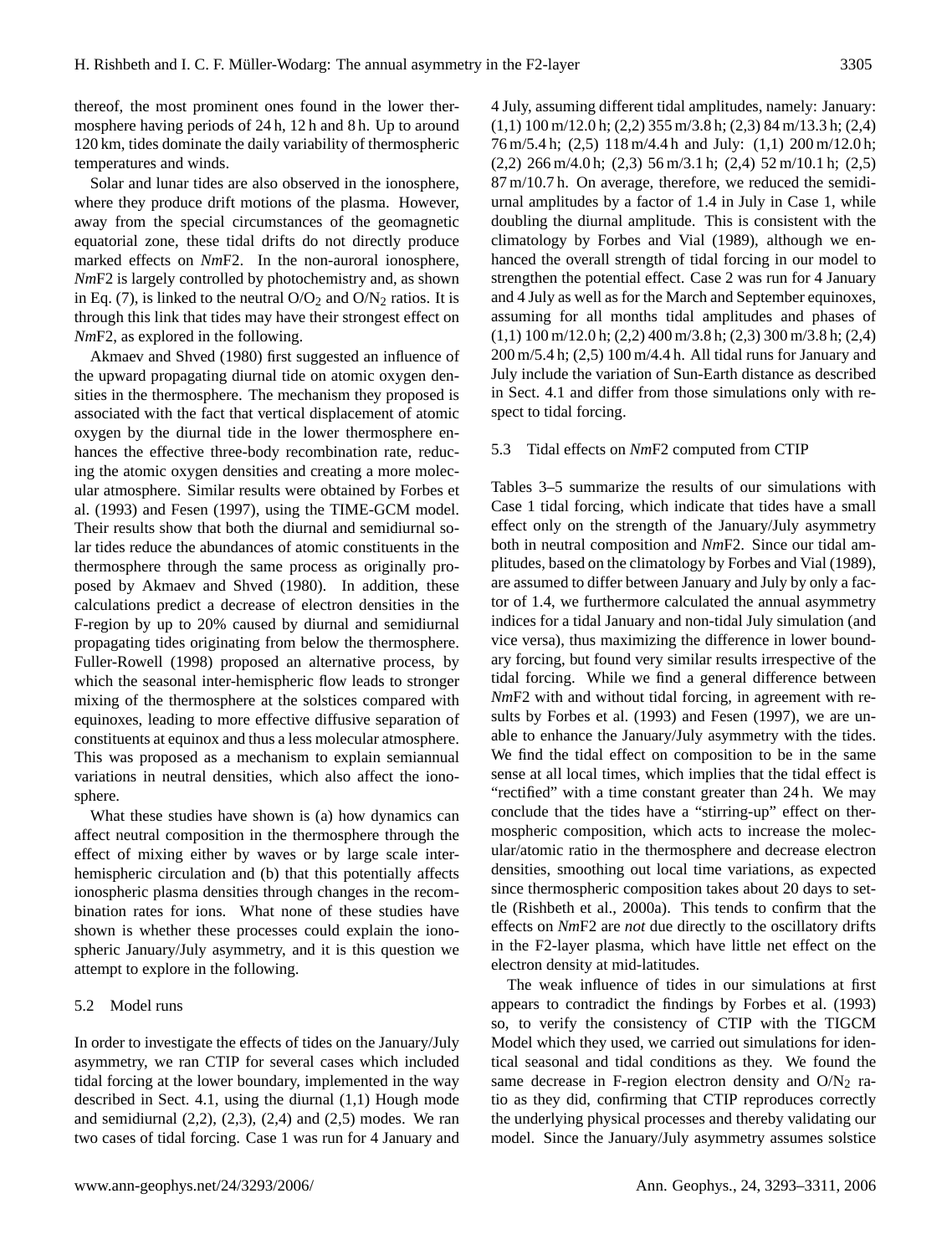

**Fig. 6.** Effect of mesospheric tides on values of asymmetry index, as percentage of non-tide values. Above: Solstices, Below: Equinoxes. Full curves: Peak electron density. Dashed curves: Neutral  $O/N<sub>2</sub>$  ratio at the height of the F2-peak. All curves are for local noon.

and not equinox conditions, we will in the following examine whether seasonal conditions could affect the tidal influences on neutral and ion composition.

Figures 6 and 7 show results from our Case 2 simulations, which assumed the same tidal amplitudes at all seasons. Shown are the normalized changes  $(AI_{tidal}-AI_{non-tidal})/$  $AI$ <sub>non−tidal</sub> of the asymmetry index AI due to tidal forcing in the model versus geographic latitude. Solid lines are changes of  $NmF2$ , dashed lines are those of  $O/N<sub>2</sub>$  taken at the height of peak electron density *hm*F2. The upper panels show changes at January and July, the bottom panels are changes at the equinoxes. All values are shown along the 162◦W meridian to minimize effects due to the offset of the geographic and geomagnetic poles. Figure 6 shows values at local noon, Fig. 7 at local midnight. We see that noon changes of *Nm*F2 in general shape correlate well with those of  $O/N_2$ , confirming our expectation (see Sect. 4.5) from photochemical considerations, but at the same time some deviations between the dashed and solid curves are present which suggest the influence of plasma transport. The correlation between *Nm*F2 and  $O/N<sub>2</sub>$  is less apparent on the nightside (Fig. 7), where changes of  $O/N_2$  reach far greater values than on the day-



**Fig. 7.** As Fig. 6 for local midnight.

side, in particular at equinox, but those of *Nm*F2 are fairly invariant. Nighttime *Nm*F2 is more strongly controlled by transport.

The response of  $O/N_2$  at F2-layer altitudes to tidal forcing strongly depends upon latitude, as does the structure of tides. At equatorial latitudes, where tidal forcing amplitudes are largest, we find an enhancement of  $O/N<sub>2</sub>$  at the solstices (upper panels of Fig. 6), whereas towards high mid-latitudes (40◦–60◦ ) more complexity is apparent which suggests the influence of high latitude forcing (in particular through ion drag). We found the behaviour at E-region altitudes (not shown) to be far more uniform and symmetric with latitude and not to include those higher latitude features. Tides overall appear to decrease  $O/N_2$  on the dayside at some latitudes, but we equally find regions where the value has increased with tidal forcing. So, the picture appears to be more complicated than the simple idea that mixing due to tides increases the abundance of molecular constituents and hence decrease  $O/N_2$ . At local midnight (Fig. 7), large tidally induced changes are apparent in  $O/N_2$ , particularly at the equinoxes, but that hardly affects *Nm*F2 which is controlled primarily by transport processes.

Interesting differences are apparent between the responses at solstice (upper panels in Figs. 6 and 7) and equinox (lower panels). At equinox the response to tidal forcing is generally stronger than at solstice, on average 10–15% as opposed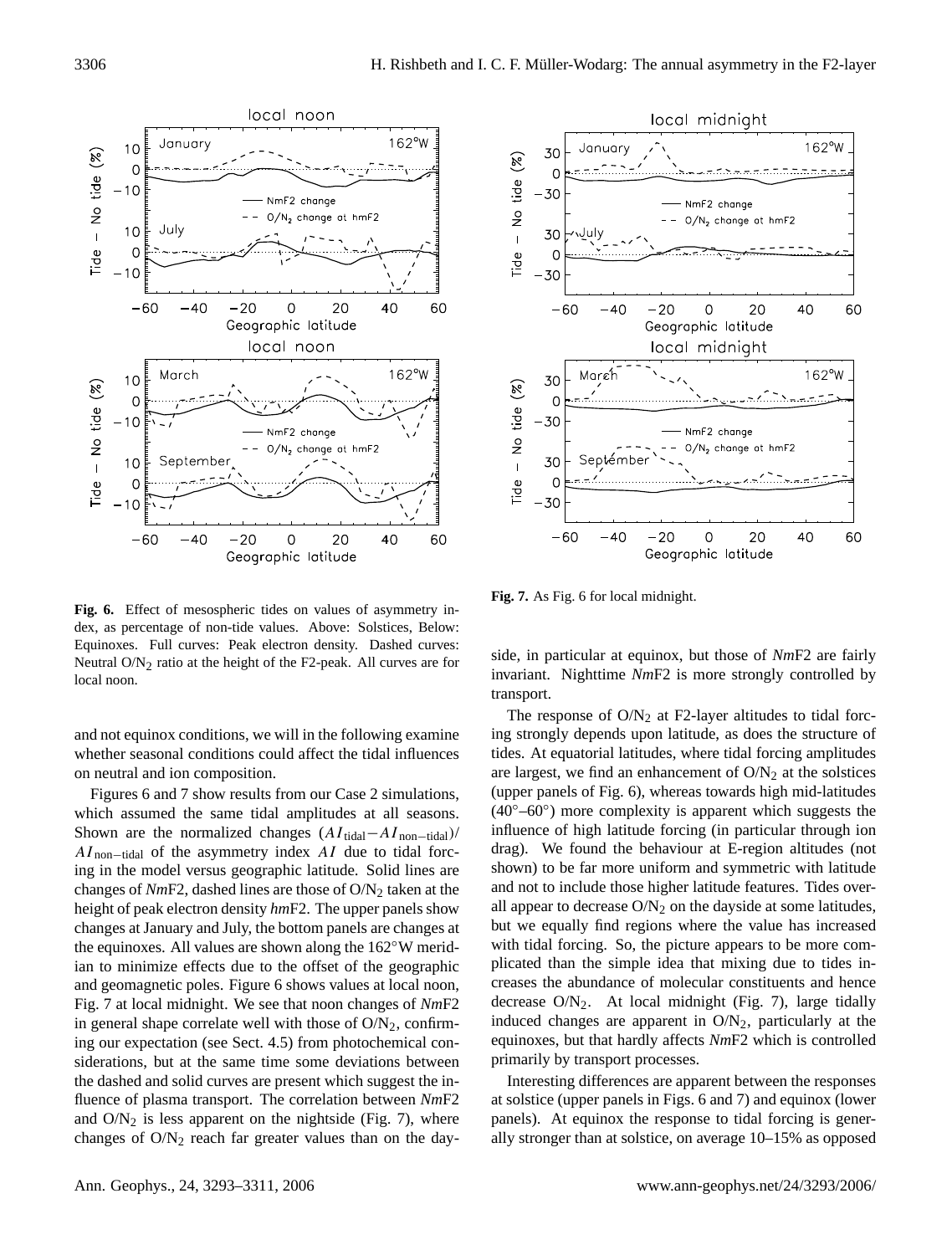to 5–10%. This effect is even stronger at E-region altitudes (not shown). This result is interesting in that it shows that the way in which tides affect the thermosphere depends on the background circulation, which is different at equinox and solstice.

As outlined by Duncan (1969) and described by Rishbeth et al. (2000a), a summer-to-winter hemisphere circulation cell is present in the thermosphere at solstice, with average meridional wind velocities of around 25 m s<sup>-1</sup>. This in itself causes a departure of the gas distribution from diffusive equilibrium, as noted also by Fuller-Rowell (1998), and the effect of tides on composition at the solstices is hence reduced. At equinox, in contrast, the low-to mid-latitude thermosphere in the absence of tides is undisturbed overall and close to equilibrium distribution, so tidal disturbances generate an overall stronger response. The well-defined latitudinal responses in Figs. 6 and 7 show that the main effect on neutral composition is via the effect of tides on the background circulation, altering the vertical velocities. Since this effect depends upon the magnitude of background (diurnally averaged) winds at a particular location, which themselves depend on latitude, we see pronounced latitudinal variations. So, the tidal effect on O/N<sup>2</sup> at F2-layer altitudes is not a general 'stirring-up' of the atmosphere, but a more localized effect via the manner in which background horizontal and vertical winds are altered due to wave dissipation.

In principle, plasma transport along magnetic field lines due to neutral winds also affect the recombination rate of ions, and hence *Nm*F2. However, we find tidal dissipation primarily affects the zonal and vertical velocities and to less extent the meridional ones. Since we assumed westward propagating tides only, zonal winds generally experience westward acceleration. This has little effect on plasma densities, except to some extent in the dawn and dusk sectors.

In summary, we found daytime O/N<sup>2</sup> and *Nm*F2 to respond overall similarly to tidal forcing, but this response is strongly latitude dependent. At night, tidal changes to  $O/N<sub>2</sub>$  are more pronounced, but those of *Nm*F2 are similar to or smaller than daytime changes. The thermosphere appears to respond less strongly to tidal forcing at solstice than at equinox. This behaviour helps us understand the weak effect that tides have on the January/July asymmetry: while locally there is an effect, it is too weak to alter our results significantly from the non-tidal runs.

## 5.4 Waves not included in the computations

In our simulations we ignored non-propagating tides as well as planetary waves and gravity waves. By non-propagating tides we mean atmospheric tides that do not propagate in the vertical direction, but horizontally only. Their occurrence and effects on the atmosphere are therefore largely limited to the height region where they are excited. This is primarily in the troposphere and stratosphere, far below our region of interest, justifying our assumption.

Because of the coarse grid size in longitude, CTIP cannot represent the propagation of planetary waves. Although gravity waves of various periods are a well-known feature of the F2-layer, the mere passage of a gravity wave does not seem to have any lasting effect on the electron density. Again as with tides, the most important effect of gravity waves (so far as the present work is concerned) is likely to be enhanced mixing in the lower thermosphere. Their forcing is greatest in the Northern Hemisphere in winter, partly as a result of topography and partly because of seasonally varying zonal winds that modulate the upward propagation of gravity waves. Gravity waves (other than solar tides) are not included in the CTIP version used in this paper.

## **6 Are there annual variations in other ionospheric parameters?**

## 6.1 Height of F2 peak

In their study of semiannual variations of the F2 peak height *hm*F2, Rishbeth et al. (2000b) also derived 12-month components for sixteen stations, including three of the pairs listed in Table 1. The three northern stations of these pairs (Slough, Wakkanai, and Washington/Wallops Island) have maximum noon *hm*F2 in early summer (April–May), while the southern stations (Kerguelen, Port Stanley, and Mundaring (which replaced Watheroo)) have maximum *hm*F2 in late summer (January–February). Thus on average the annual asymmetry in *hm*F2 peaks around March equinox. The corresponding amplitudes are 10–20 km for the northern three stations, about 20 km for Kerguelen and Mundaring, and no less than 40 km for Stanley, where the large amplitude is attributed to the strong, seasonally varying meridional winds in the South Atlantic sector. As discussed in Sect. 7.5, the hemispheric imbalance in the winds may have implications for the annual asymmetry of *Nm*F2.

#### 6.2 E-layer electron density NmE

We have looked for an asymmetry in noon E-layer electron density for the "Zou et al. pairs" of stations, using Eq. [\(3\)](#page-2-0) with NmE instead of *Nm*F2. The E-layer data for the six stations contained many missing values, but nevertheless the annual asymmetry could be estimated, though not with high accuracy. Averaging over low and high solar activity (respectively  $F_{10.7}$ =100 and 180), the computed values of AI for NmE are 0.01 for Slough-Kerguelen, 0.035 for Wallops Island-Hobart, and 0.08 for Wakkanai-Port Stanley. With the square-law loss process in the E-layer, the expected asymmetry due to Sun-Earth distance is 0.017. We thus find no evidence of a consistent January/July asymmetry in E-layer electron density. We cannot look for evidence for any annual asymmetry in the F1-layer, because the ionosonde data are too sparse in winter to enable any valid study. Thus, as far as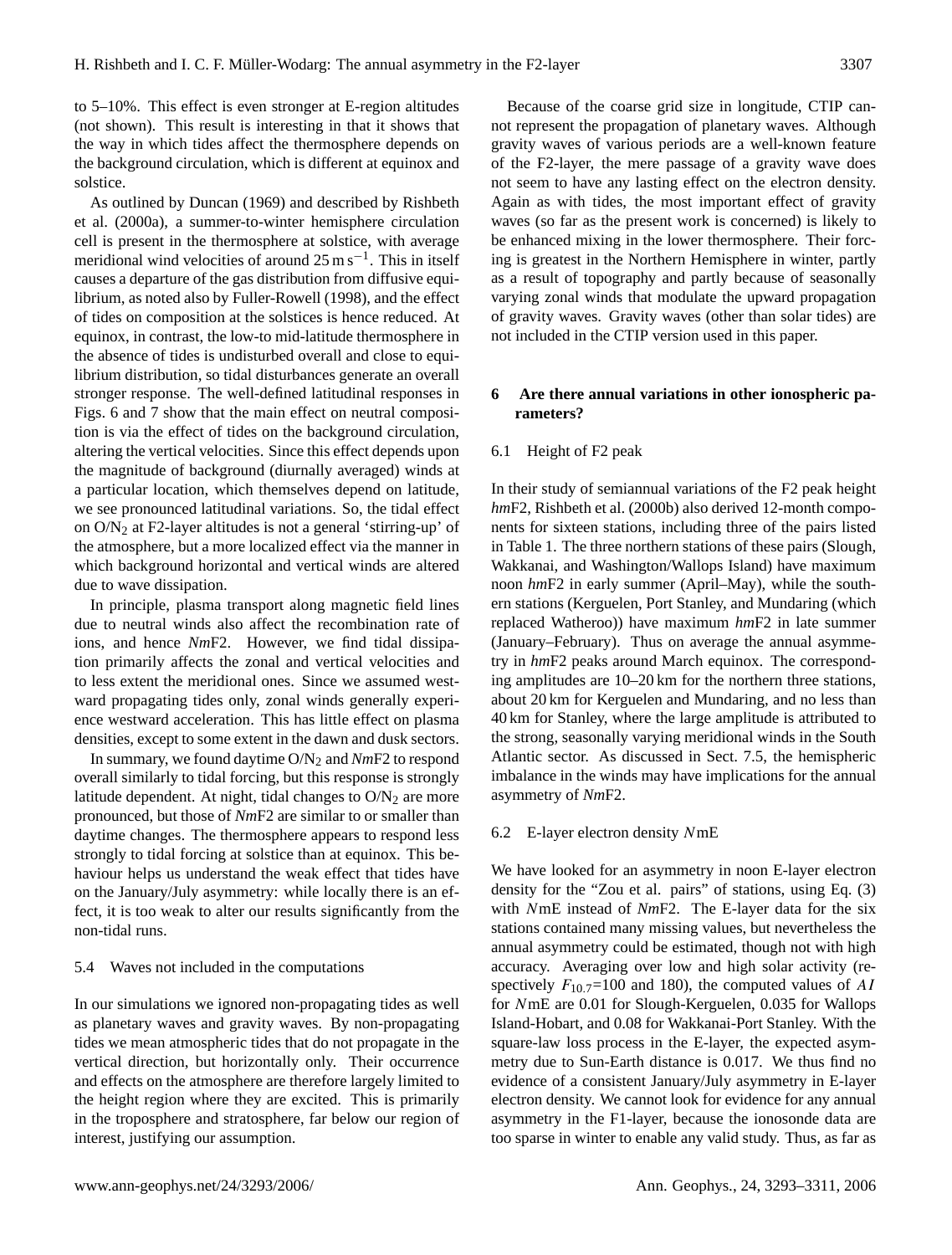we know, only the F2-layer has a greater January/July asymmetry than would be expected from the variation of Sun-Earth distance.

# **7 Speculative list of other possible causes**

There are other conceivable causes of the annual asymmetry in the F2-layer. Here are some:

7.1 Any solar source other than XUV?

This idea is entirely speculative. Unless it is of a special character that acts only on the F-layer (possibly soft electrons), which seems unlikely, the source would affect the E-layer as well. But the F-layer annual asymmetry appears to have no counterpart in the E-layer (Sect. 6.2). And why should the Sun itself have any 12-month variability?

7.2 An extraterrestrial source of ionizing radiation other than the Sun?

Galactic X-ray sources are indeed known, but their total flux is small (of order 1/1000 of solar radiation) and their ionospheric role seems insignificant except in the night E-layer (Titheridge, 2000). A sidereal source would produce opposite phases at midday and midnight, contrary to the observed F2-layer annual asymmetry. This would not necessarily be the case if the source was within or attached to the solar system, but it is hard to see what any such source could be.

7.3 A plasmaspheric or magnetospheric source above the F2-layer?

It is not clear what this might be, or whether the processes described by Richards et al. (2000) could significantly affect the F2 peak.

7.4 Hemispheric asymmetry of the geomagnetic field and the auroral ovals?

This asymmetry affects the detailed pattern of the global thermospheric circulation and its associated horizontal and vertical winds, which in turn affect thermospheric composition and hence the F2-layer electron density (e.g., Rishbeth et al., 2000a). We noted in Sect. 6.1 that the winds seem to cause a hemispheric asymmetry in the annual behaviour of the height *hmF2*. The circulation pattern at southern solstice is not exactly a reversal of the pattern at northern solstice, and in principle this asymmetric behaviour could cause some annual asymmetry in *Nm*F2, but can it account for the *consistent* annual phase at different latitudes and longitudes (Table 1)? But our CTIP computations use realistic models of the geomagnetic field and auroral ovals which, unless these models are grossly in error, argues against hemispheric asymmetry being a major cause of the F2-layer January/July asymmetry. However, we are still left with an unsolved problem of different F2-layer behaviour at March and September equinoxes.

7.5 Other causes originating in the lower atmosphere?

There is a possibility that the asymmetry arises from some action from below, other than tides that we discussed in Sect. 5, and might be "meteorological" in origin. This might arise from different wave regimes at the two solstices, which our computations do not include, or perhaps because of hemispheric differences in weather and climate in the lower atmosphere.

## **8 Annual asymmetry: where have we reached?**

The F2-layer annual asymmetry is the global excess of F2 layer ionization in December–January as compared to June– July. It was first reported seventy years ago, but the only comprehensive study of ionosonde data known to us is that of Yonezawa (1971). The asymmetry can only be separated from the F2-layer seasonal (winter/summer) anomaly by combining data from northern and southern hemispheres, using stations well matched in both geographic and magnetic latitude. The details vary according to how the northern and southern data are combined, but overall the asymmetry is remarkably consistent, both at noon and at midnight.

Our analysis mainly uses monthly means of peak electron density *NmF2*, though a limited study of the total (columnintegrated) electron content (Sect. 2.5) and the global study by Mendillo et al. (2005) show that the asymmetry exists in that too. We find no evidence that it exists in other ionospheric layers (Sect. 6). On average it increases with increasing solar activity; we have not investigated whether it is affected by geomagnetic activity. Data selection for any such study would be even more difficult than for the average conditions we assumed.

What causes the annual asymmetry? Clearly it exceeds the 7% asymmetry in ion production expected from varying Sun-Earth distance, though in principle it might be caused by some process which amplifies the effect of this varying distance. The late M. Buonsanto suggested that, at perihelion, the greater flux of solar ultraviolet causes greater dissociation of molecular oxygen than at aphelion. This affects the F2-layer loss coefficient in the right sense, but our calculations (Sect. 4.5) show that "Buonsanto's hypothesis" only increases the F2-layer asymmetry by about 1%. It thus falls well short of explaining the observations, and so does any explanation we can think of based on changes of temperature, reaction rates or excited states.

Yonezawa (1971) suggested that the asymmetry might be due to some external source of ionization, other than solar photon radiation. Any strong sidereal source can be ruled out because it would produce opposite effects by day or night. It is difficult to think of any plausible source of energetic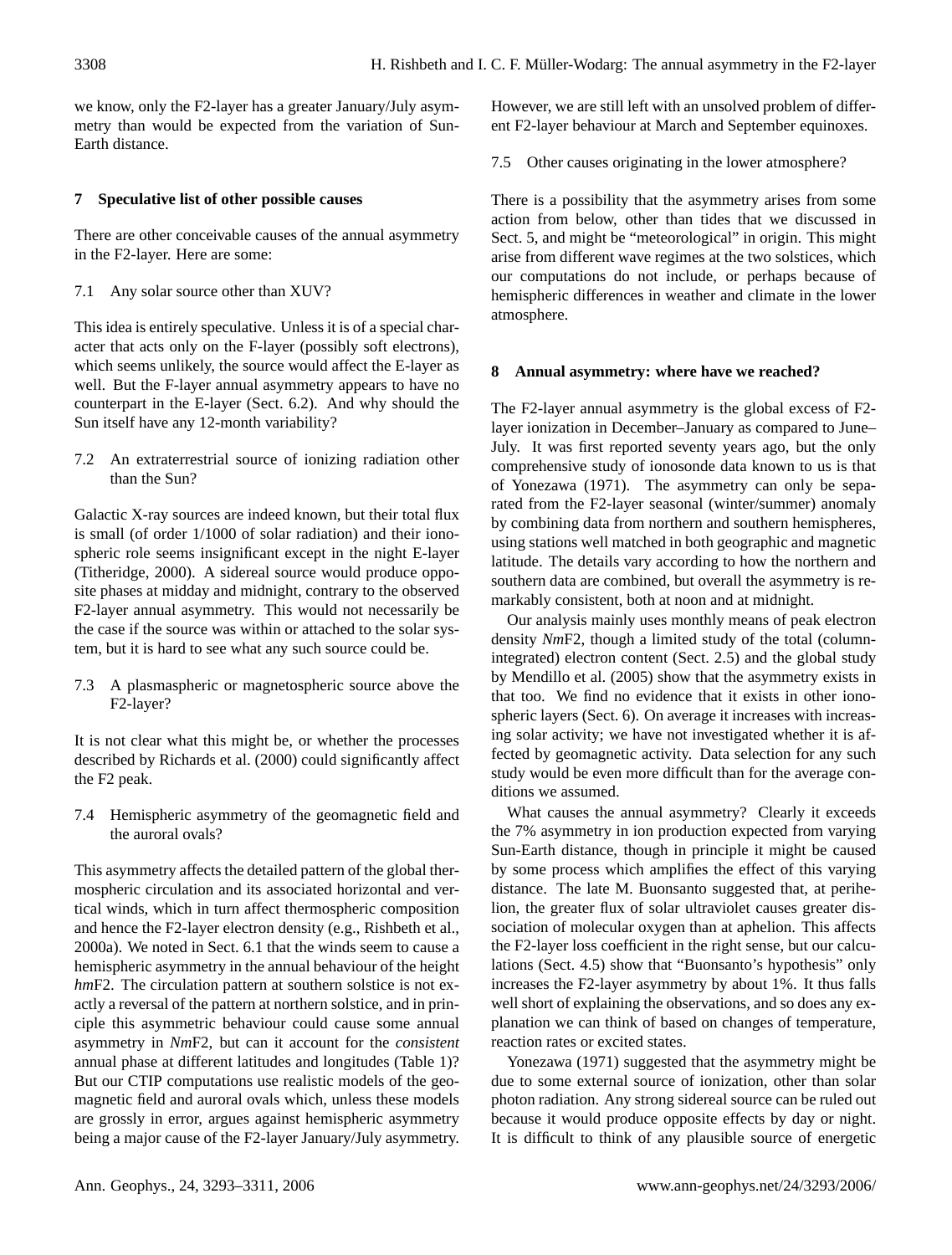particles that could produce such a marked effect in the F2 layer, and only the F2-layer, without obvious signatures such as airglow that would surely be detectable.

The ionosonde data suggest that, particularly at midlatitudes in the "near-pole" longitude sectors, the asymmetry is largely connected with the greater F2-layer seasonal anomaly in the North American-European sector than in the Australasian sector, as seen in the maps of Torr and Torr (1973). This cannot be the whole story because the asymmetry exists strongly at low latitudes too. But it does suggest an alternative interpretation: the asymmetry might be due to some difference between northern and southern hemispheres, rather than a difference between northern and southern solstices.

Dynamical processes are indeed important in the F2-layer, but it is hard to see how they might cause the annual asymmetry. If they do, that might be associated with annual and seasonal changes in north-south winds, as suggested by Su et al. (1998) in their study of the annual asymmetry at low latitudes. Such changes would be a consequence of changes in the driving force for the winds, and thus in the thermospheric heat inputs. We cannot think of any explanation involving electromagnetic drifts; such drifts greatly affect F2 layer electron density in low latitudes, but they have much less effect at mid-latitudes.

We might expect the asymmetries of the geomagnetic field and the auroral zones to be a major cause of the F2-layer annual asymmetry. Our CTIP computations use an off-centred and reasonably accurate geomagnetic field model, but we do not know how sensitive the F2-layer asymmetry is to variations of the field model. As a test, we especially studied the 162◦W meridian in the Pacific, remote from both magnetic poles so geographic and magnetic latitudes are very similar, and where we find the annual asymmetry in *Nm*F2 (and O/N<sup>2</sup> ratio) to be much the same as elsewhere. A referee suggested that the solar cycle variation of  $AI$  (Fig. 3) has some resemblance to the solar cycle variation of geomagnetic activity, with peaks before and after solar maximum. Whether this could provide another clue is an interesting question for future study.

We return to the production/loss balance of the F2 layer. It is known that *Nm*F2 is closely related to the atomic/molecular ratio of the ambient neutral air, which varies seasonally because of the global thermospheric circulation: the upwelling of air in the summer hemisphere decreases the atomic/molecular ratio, downwelling at winter mid-latitudes increases it. This is the basic cause of the F2 layer seasonal anomaly. In principle, therefore, the annual asymmetry might be due to different patterns of upwelling and downwelling, and thus of neutral composition, in the two hemispheres. CTIP reproduces the seasonal variation of *Nm*F2 quite well (Fig. 1 of Zou et al. (2000)) but not the annual asymmetry in *NmF2* or O/N<sub>2</sub> ratio.

As for waves: various kinds are propagated from below into the lower thermosphere, where they are dissipated. The

deposited momentum and energy may cause upwelling and downwelling which changes the atomic/molecular ratio. This may well be asymmetric between hemispheres and thus contribute to F-layer asymmetry. But when we incorporate thermospheric tides originating in the middle or lower atmosphere, the annual asymmetry is not greatly changed, partly because tides affect the thermosphere more at equinox than at solstice. So we cannot say that the asymmetry results from such tides.

Our inability to explain the January/July asymmetry with CTIP may be a limitation of the model. It appears unlikely that propagating solar diurnal and semidiurnal tides, despite their obvious effects in the lower thermosphere, play a significant role in enhancing the asymmetry. Future studies with an extended version of our model, the Coupled Middle Atmosphere and Thermosphere General Circulation Model (CMAT) (Harris et al., 2002) will include the effects of gravity waves and possibly planetary waves, and evaluate their relative importance with respect to the January/July asymmetry.

Comparing the results of different coupled models is an obvious way to proceed (though not with "non-coupled" models that *assume* a model neutral thermosphere and thus merely reflect any asymmetries built into those models). Some support for the idea that the annual asymmetry has to do with coupling with the lower atmosphere comes from results from the TIME-GCM coupled model, as described by Mendillo et al. (2002), though the computed asymmetry depends on the model version used. Better experimental measurements of neutral atomic/molecular ratios would clearly be helpful.

Despite our disappointment at failing to pin down the cause of the F2-layer annual asymmetry, our study has confirmed its widespread nature and given some leads. As mentioned in Sect. 5, three possibilities require investigation: non-propagating tides, which may be longitude-dependent; planetary waves; and gravity waves (other than solar tides). Any of these may deposit significant energy, varying seasonally and between hemispheres, in the lower thermosphere. We thus regard interaction with lower levels as the most likely cause of the asymmetry.

*Acknowledgements.* This paper originated from a suggestion by M. Buonsanto, whose death in 1999 saddened the international community of solar-terrestrial physicists. We are grateful to the ionospheric observatories whose data we have used, R. Roble for supplying TIME-GCM-CCM3 data, and R. Heelis for supplying AE-C data, which were obtained from the AE-C unified abstract data in the National Space Science Data Centre A. We also thank M. Hagan, J. Forbes and C. Fesen for useful discussions on tides; J. Titheridge, F. Rees, A. Aylward and M. Clilverd for their useful comments and suggestions; and B. Wright for help in locating old references. CTIP is a collaborative project between the Atmospheric Physics Laboratory of University College London, the School of Mathematics and Statistics of the University of Sheffield, and the NOAA Space Environment Center, Boulder, Colorado. All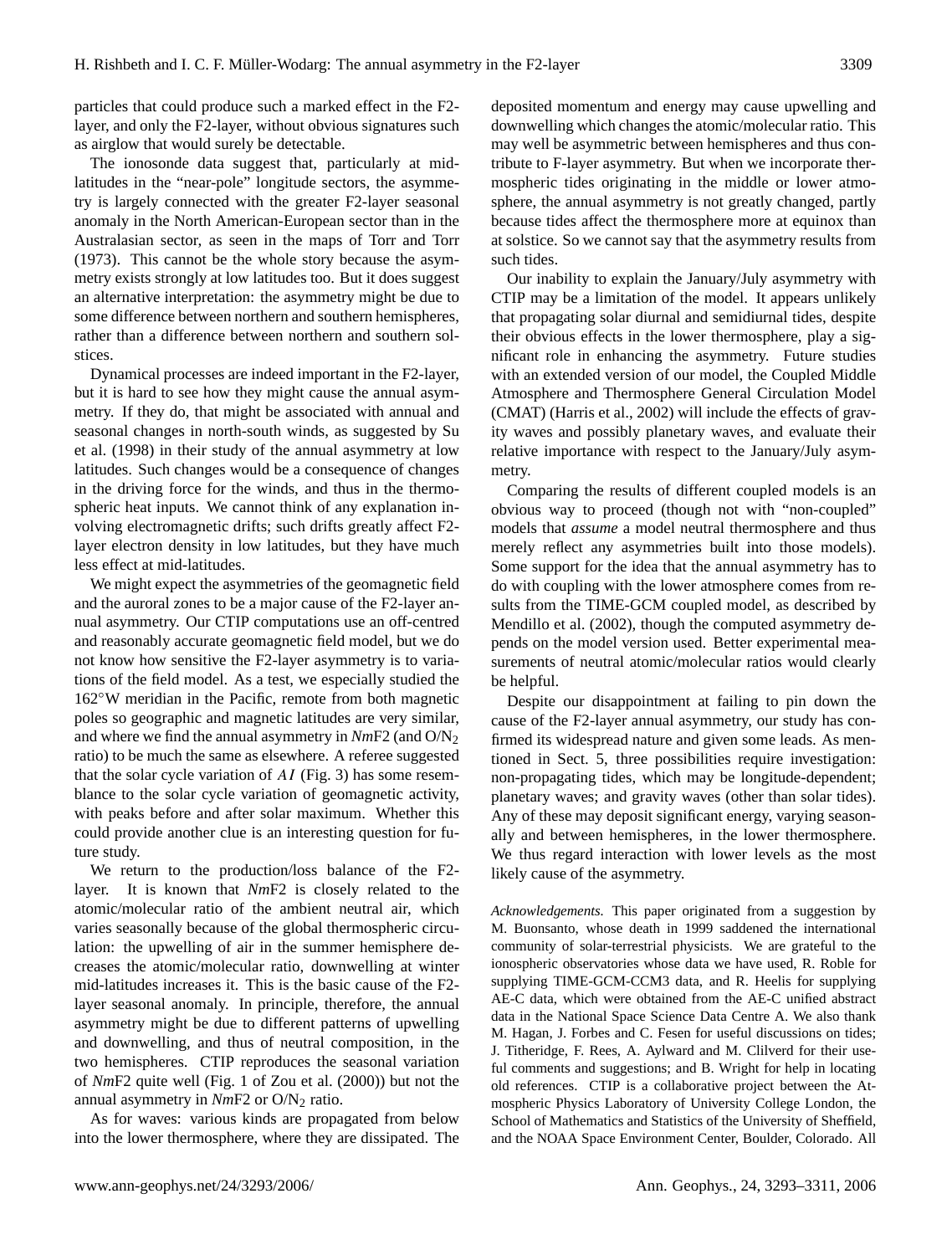CTIP model calculations were carried out on the High Performance Service for Physics, Astronomy, Chemistry and Earth Sciences (HiPer-SPACE) Silicon Graphics Origin 2000 Supercomputer located at University College London and funded by the UK Particle Physics and Astronomy Research Council. I. C. F. Muller-Wodarg ¨ is supported by The Royal Society of London.

Topical Editor M. Pinnock thanks A. Burns and C. J. Davis for their help in evaluating this paper.

## **References**

- Akmaev, R. A. and Shved, G. M.: Modeling of the composition of the lower thermosphere taking into account of the dynamics with application to tidal variations of the OI (5577 A) airglow, J. Atmos. Terrest. Phys., 42, 705–716, 1980.
- Bailey, D. K.: The geomagnetic nature of the F2 layer longitude effect, Terrest. Magn. Atmos. Elect., 53, 35–39, 1948.
- Berkner, L. V. and Wells, H. W.: Non–seasonal change of F2-region ion density, Terrest. Magn. and Atmos. Elec., 43, 15–36, 1938.
- Bilitza, D.: International Reference Ionosphere 2000, Radio Science 36, 261–275, 2001.
- Buonsanto, M. J.: Possible effects of the changing earth-sun distance on the upper atmosphere, S. Pacific J. Nat. Sci., 8, 58–65, 1986.
- Chapman, S. and Lindzen, R. S.: Atmospheric Tides. D. Reidel Publishing Co., Dordrecht, 1970.
- Christensen, A. B., Paxton, L. J., Avery, S., Craven, J., Crowley, G., Humm, D. C., Kil, H., Meier, R. R., Meng, C.-I., Morrison, D., Ogorzalek, B. S., Straus, P., Strickland, D. J., Swenson, R. M., Walterscheid, R. L., Wolven, B., and Zhang, Y.: Initial observations with the Global Ultraviolet Imager (GUVI) in the NASA TIMED satellite mission, J. Geophys. Res., 108, A12, doi:10.1029/2003JA009918, 2003.
- Duncan, R. A.: F-region seasonal and magnetic storm behaviour, J. Atmos. Terrest. Phys., 31, 59–70, 1969.
- Fesen, C. G.: Theoretical effects of tides and auroral activity on the low latitude ionosphere, J. Atmos. Solar-Terrest. Phys., 59, 1521–1532, 1997.
- Forbes, J. M. and Vial, C.: Monthly simulations of the solar semidiurnal tide in the mesosphere and lower thermosphere, J. Atmos. Terrest. Phys., 51, 649–661, 1989.
- Forbes, J. M., Roble, R. G., and Fesen, C. G.: Acceleration, heating and compositional mixing of the thermosphere due to upward propagating tides, J. Geophys. Res., 98, 311–321, 1993.
- Foster, J. C., Holt, J. M., Musgrove, R. G., and Evans, D. S.: Ionospheric convection associated with discrete levels of particle precipitation, Geophys. Res. Letters, 13, 656—659, 1986.
- Fuller-Rowell, T. J.: The "thermospheric spoon": A mechanism for the semiannual density variation, J. Geophys. Res., 103, 3951– 3956, 1998.
- Fuller-Rowell, T. J. and Evans, D.: Height-integrated Pedersen and Hall conductivity patterns inferred from the TIROS-NOAA satellite data, J. Geophys. Res. 92, 7606–7618, 1987.
- Fuller-Rowell, T. J., Rees, D., Quegan, S., Moffett, R. J., Codrescu, M. V., and Millward, G. H.: A coupled thermosphere-ionosphere model (CTIM), STEP Handbook of Ionospheric Models, edited by: Schunk, R. W., Utah State University, Logan, Utah, 217–238, 1996.
- Harris, M. J., Arnold, N. F., and Aylward, A. D.: A study into the effect of the diurnal tide on the structure of the background mesosphere and thermosphere using the new coupled middle atmosphere and thermosphere (CMAT) general circulation model, Ann. Geophys., 20, 225–235, 2002, [http://www.ann-geophys.net/20/225/2002/.](http://www.ann-geophys.net/20/225/2002/)
- Hedin, A. E.: MSIS-86 thermospheric model, J. Geophys. Res., 92, 4649–4662, 1987.
- Mendillo, M., Rishbeth, H., Roble, R. G., and Wroten, J.: Modelling F2-layer seasonal trends and day-to-day variability driven by coupling with the lower atmosphere, J. Atmos. Solar-Terrest. Phys. 64, 1911–1931, 2002.
- Mendillo, M., Huang, C.-L., Pi, X.-Q., Rishbeth, H., and Meier, R. R.: The global asymmetry in ionospheric total content, J. Atmos. Solar-Terrest. Phys., 67, 1377–1387, 2005.
- Millward, G. H., Moffett, R. J., Quegan, S., and Fuller-Rowell, T. J.: A coupled thermosphere-ionosphere-plasmasphere model (CTIP), STEP Handbook of Ionospheric Models, edited by: Schunk, R. W., Utah State University, Logan, Utah, 239–280, 1996.
- Müller-Wodarg, I. C. F., Aylward, A. D., and Fuller-Rowell, T. J.: Tidal oscillations in the thermosphere: a theoretical investigation of their sources, J. Atmos. Solar-Terrest. Phys., 63, 899–914, 2001.
- Rawer, K., Bilitza, D., and Ramakrishnan, S.: Goals and status of the International Reference Ionosphere, Rev. Geophys. Space Phys., 16, 177–181, 1978.
- Richards, P. G., Chang, T., and Comfort, R. H.: On the causes of the annual variation in the plasmaspheric electron density, J. Atmos. Solar-Terrest. Phys., 62, 935–946, 2000.
- Richmond, A. D., Blanc, M., Emery, B. A., Wand, R. H., Fejer, B. G., Woodman, R. F., Ganguly, S., Amayenc, P., Behnke, R. A., Calderon, C., and Evans, J. V.: An empirical model of quiet-day electric fields at middle and low latitudes. J. Geophys. Res, 85, 4658–4664, 1980.
- Rishbeth, H.: How the thermospheric circulation affects the ionospheric F2-layer, J. Atmos. Terrest. Phys., 60, 1385–1402, 1998.
- Rishbeth, H. and Müller-Wodarg, I. C. F.: Vertical circulation and thermospheric composition: a modelling study, Ann. Geophys., 17, 794–805, 1999,

[http://www.ann-geophys.net/17/794/1999/.](http://www.ann-geophys.net/17/794/1999/)

- Rishbeth, H., Müller-Wodarg, I. C. F., Zou, L., Fuller-Rowell, T. J., Millward, G. H., Moffett, R. J., Idenden, D. W., and Aylward, A. D.: Annual and semiannual variations in the ionospheric F2-layer: II. Physical discussion, Ann. Geophys., 18, 945–956, 2000a.
- Rishbeth, H., Sedgemore-Schulthess, K. J. F., and Ulich, Th.: Semiannual and annual variations in the height of the ionospheric F2 peak, Ann. Geophys., 18, 285–299, 2000b.
- Rishbeth, H., Heelis R. A., and Muller-Wodarg, I. C. F.: Variations ¨ of thermospheric composition according to AE-C data and CTIP modelling, Ann. Geophys. 22, 441–452, 2004.
- Seaton, S. L. and Berkner, L. V.: Non-seasonal behavior of the Fregion, Terrest. Magn. and Atmos. Elec., 44, 313–319, 1939.
- Spencer, N. W., Niemann, H. B., and Carignan, G. R.: The neutralatmosphere temperature experiment, Radio Sci., 8, 287–296, 1973.
- Su, Y. Z., Bailey, G. J., and Oyama, K.-I.: Annual and seasonal variations in the low-latitude topside ionosphere, Ann. Geophys.,